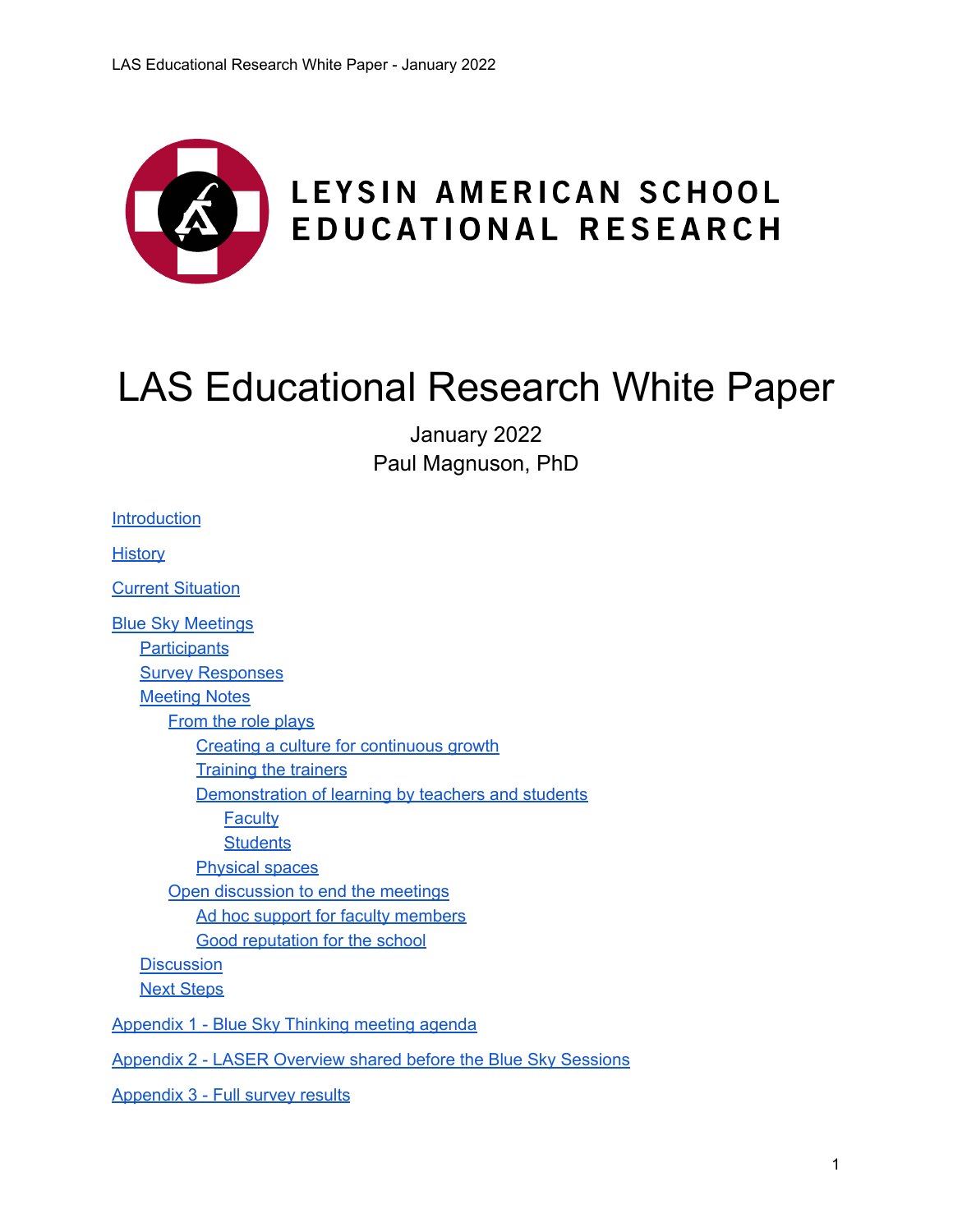[Appendix](#page-22-0) 4 - Success Stories

Appendix 5 - [Publications](#page-26-0) describing LASER's vision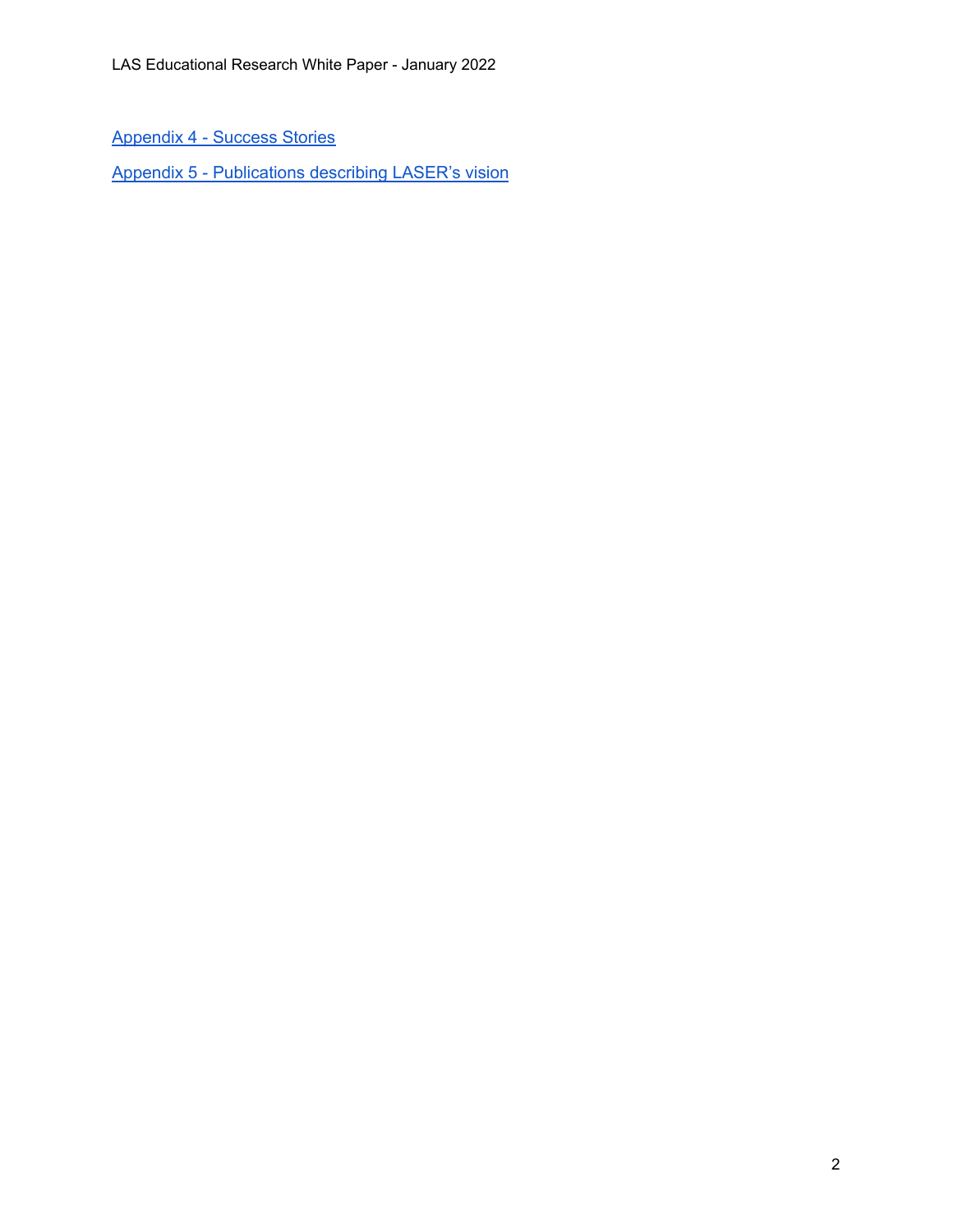## <span id="page-2-0"></span>Introduction

LAS Educational Research (LASER) has had a remarkable history dating back to its origins in a single professional learning program for 20 faculty members in the 2009-2010 school year.

LASER's activities are wide ranging, with varying impact and staying power. Many initiatives have helped mold the current shape of LAS. Yet there is no resting on past successes, as the ever-evolving nature of schools, with the departure of students making way for new students (and their families) and the comings and goings of staff demanding constant innovation, or as it often goes, risking the end of an innovative program.

Now during COVID, LASER has met perhaps its largest existential threat. Program activities that were highly visible were curtailed as we quit hosting visiting scholars, discontinued all face to face conferences, and cancelled one large LAS Summer school group, recruited through LASER activities. New faculty have arrived while LASER activities have been quieter.

It's time for a new phase of LASER, starting with a reckoning of where things currently stand and, importantly, what value LASER's multiple areas of programming bring to a school like LAS.

## <span id="page-2-1"></span>**History**

The deepest roots of the research center are the early years of in-house professional development programs supported by Reuben Mota and professional development funds diverted from outside speakers to in-house programming. Program A (2009) has had a remarkable run, still in place and largely unchanged 13 years later. Program A led to Program B in 2011, and eventually a range of professional learning programs (starting in 2013) including SEN and training in pedagogical technology among others.

In 2013 LASER produced its largest research report, comparing the use of Samsung Smart School Solutions in a math and ESL class to paired math and ESL classes without it. The serendipitous reception of the LAS report by a VP in Seoul provided at least three significant affordances for LASER. First, the formal establishment of LASER itself. Second, a connection with CHILI (EPFL) director, Pierre Dillenbourg. And third, the chairman of the board, Steve Ott, asked us: "What next?"

"What next?" led to a lab school, housed in a space renovated to fit for purpose in Beau Reveil. The goal of the lab school was to expand on the success of the Samsung research study by investigating other educational technologies. Early research projects included iPads, SmartBoards, and observation tools developed by LASER, including a digital version of Program B teacher feedback and an application called ProLearning created in cooperation with Juan Prieto from the CHILI lab at EPFL.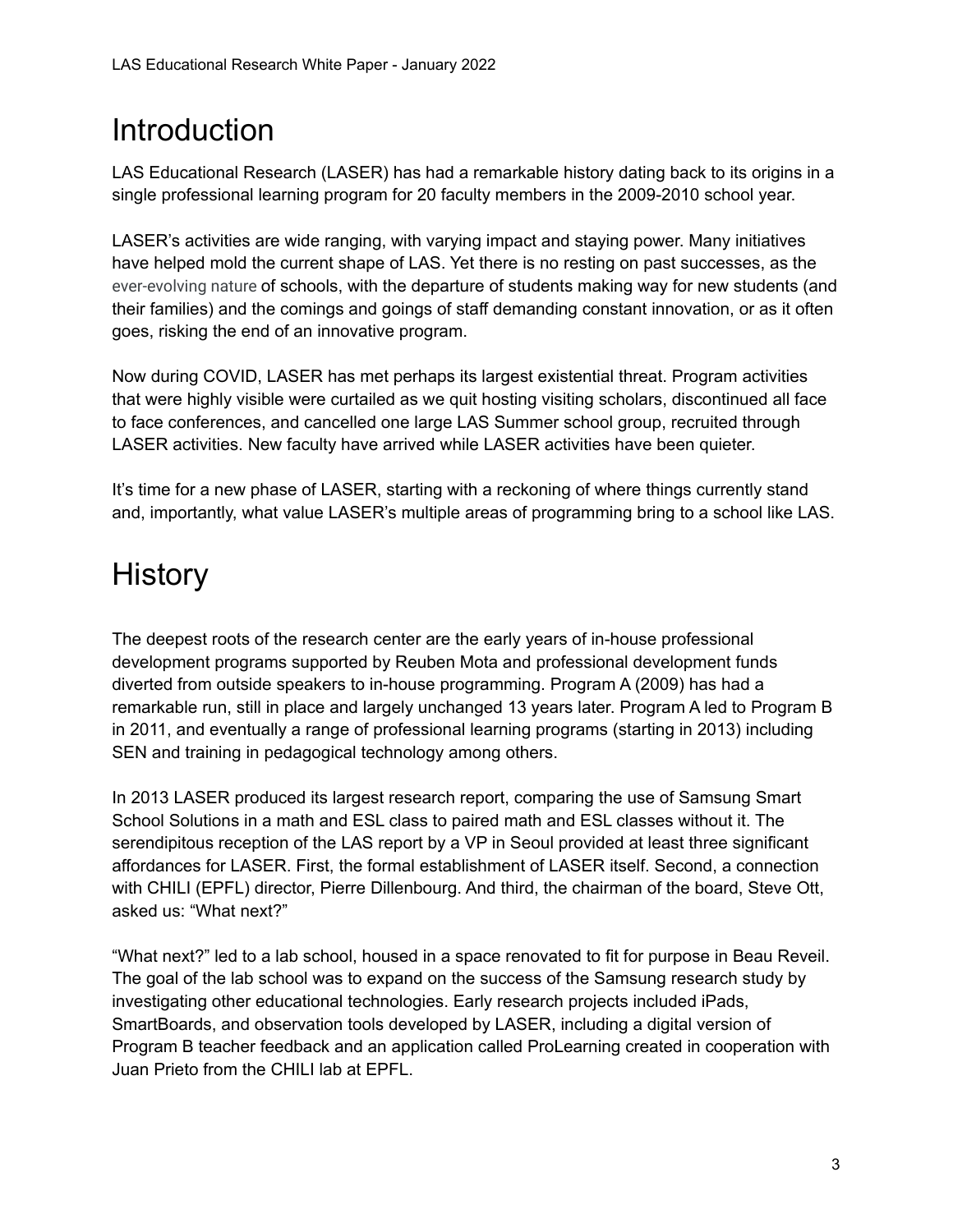The research of existing projects, development of new products, expanding professional development opportunities, and experimental work with students (e.g. Hack School (2013-2014), DIY Language (2014-2015), agile and scrum in the classroom (2014 and on), student scholars (2018 and on), and Above & Beyond (2021 and on) coalesced into a vibrant center for experimentation with innovative teaching and learning. The addition of the Alpine Institute (2013-2014), with its focus on Citizen Science, helped broaden the scope of LASER further, adding for example long-term environmental projects (e.g. LETS, TEDx, GLOBE Conference, and the Beau Site Garden), as did the request for LASER to lead the accreditation process (2014 and on), develop and run the middle school (2015-2019), and develop and run the Edge Program (2019 and on).

Based on the number of interesting activities and projects related to innovative teaching and learning, LASER started offering workshops in 2014 to internal and external educators, beginning with Google Suite for Education and eventually including events for educators in math, outdoor education, agility, scrum, computational thinking, STEAM, Professional Learning, and more. LASER also assisted a number of faculty members to present at international conferences, network, publish on the website and, eventually, publish in refereed journals and books. Members of LASER have also been invited to work with schools, universities, and organizations abroad, in countries as far reaching as Germany, The Netherlands, Russia, Spain, Taiwan, Turkey, and the USA.

In 2014, LASER started inviting visiting scholars to work alongside our faculty members. LASER has hosted over 50 individuals, from graduate students to professors, from consultants to small business owners, who have collaborated on research projects, curriculum development, and more. Visiting scholars complement LASER's sponsorship and mentorship of LAS faculty members as resident scholars, also starting in 2014. As of December 2021, 52 projects have been successfully carried out by faculty members.

## <span id="page-3-0"></span>Current Situation

COVID has been and continues to be a major disruptor for LASER. In March 2020, LASER cancelled trips to Iceland and Turkey (for three different faculty members) and hasn't, as of December 2021, scheduled any further trips of any kind. LASER cancelled visiting scholars scheduled between March and May 2020 and only restarted, with three visiting scholars, in the Fall of 2021. LASER has also not not hosted any conferences or groups during that time. LASER did experience an uptick in the number of presentations online and the number of blogs, articles, and book chapters it was able to produce during quarantine-like conditions.

It is in this relatively quiet time for LASER that we hosted two evenings of Blue Sky Thinking sessions to contemplate LASER's place at LAS and possible next stages of development.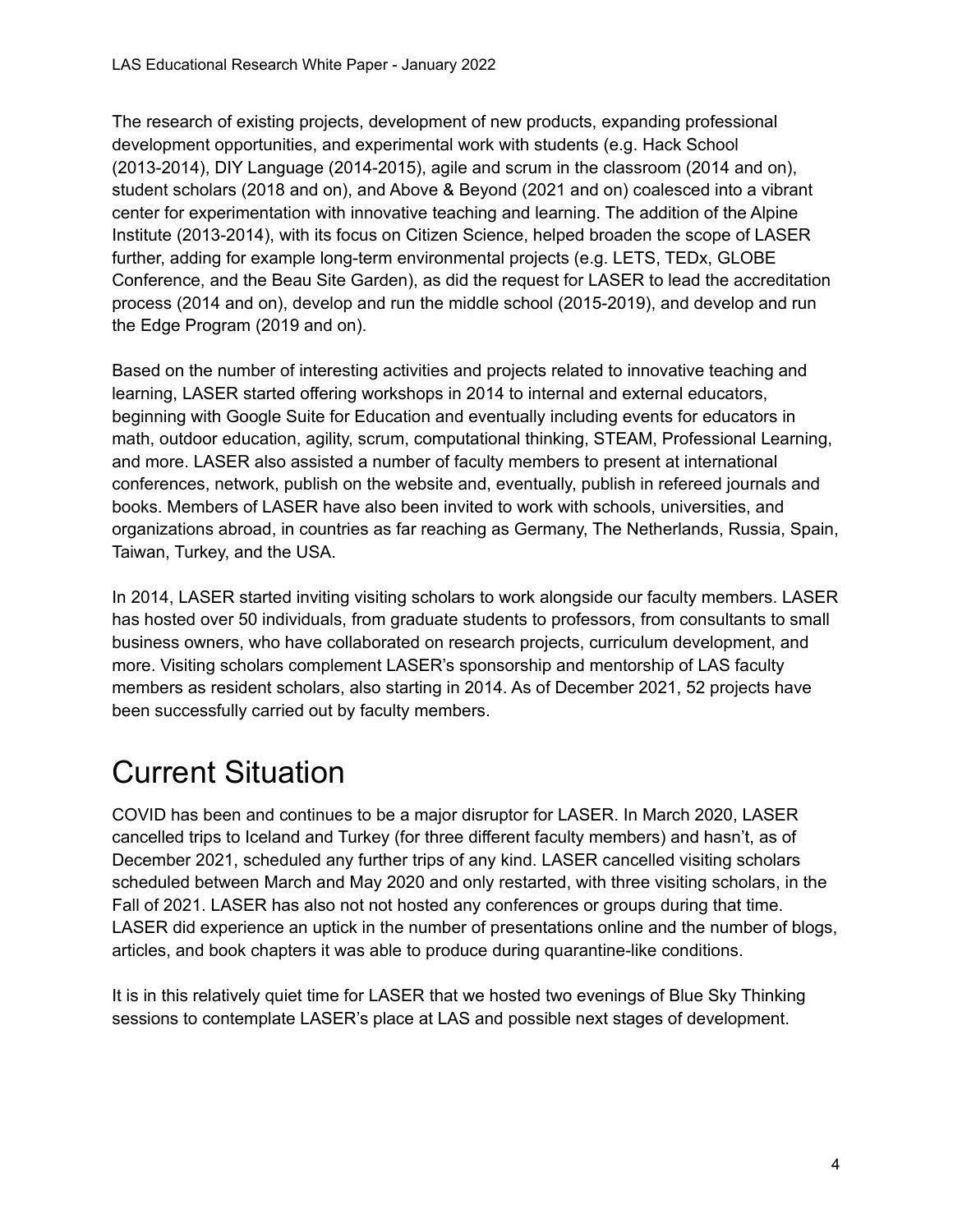## <span id="page-4-0"></span>Blue Sky Meetings

Two Blue Sky Thinking sessions were held the evenings of November 29 and 30, 2021. The 90-minute sessions were "blue sky" by way of asking participants to imagine themselves in two ideal situations, in which they role played educators reporting on activities they were sure brought value to two hypothetical centers similar to LASER. Common constraints such as money and time, for example, were not considered.

Before the session, all participants received a survey, asking about the value of hypothetical programs similar to what LASER has supported over the years. A second question mirrored the first, but used LASER terminology for those same activities. After the session, participants received an additional survey question, asking if there was anything they felt had been missed or something they wanted to add to the discussion but weren't able to.

### <span id="page-4-1"></span>**Participants**

Multiple email invitations were sent to the entire academic faculty of LAS ( $n = 152$ ). Those faculty members who responded were invited to attend one of the two 90-minute sessions. Former resident scholars and visiting scholars not working at LAS were also invited, six of whom (a majority) accepted and were present. Only the director of LASER, Paul Magnuson, was at both sessions. He also played the role of facilitator.

| <b>Status of participants</b> | <b>Number of participants</b> |
|-------------------------------|-------------------------------|
| Current LAS faculty members   | 15                            |
| Former resident scholars      | 3                             |
| Former visiting scholars      | w                             |

#### *Table 1. Participants.*

Current LAS faculty members (n=15) included current and former resident scholars and professional development program leaders, and faculty from academic, residential, and administrative departments.

Former LAS faculty (n=3) had played various roles with LASER. All three of them were asked to attend because they had been resident scholars, but among them, they had further participated in LASER through various activities, including TEDx, presenting internationally, authoring LASER publications, running experimental programs, accreditation, and developing curriculum.

Former visiting scholars (n=3) had visited LAS once (n=2) or twice (n=1) and had remained connected with LAS since before COVID through a combination of presenting and writing articles together, networking together, and consulting with each other.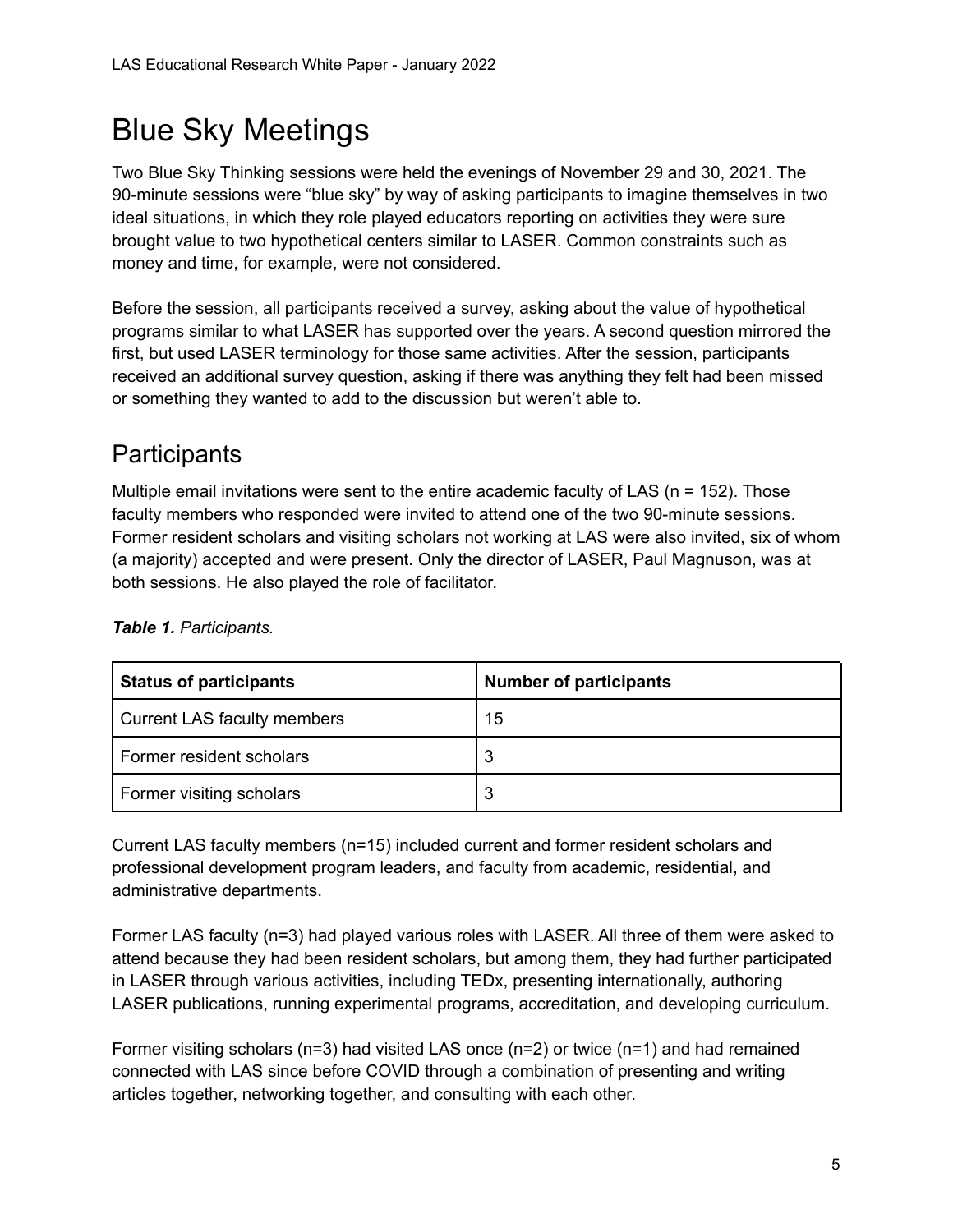Former and visiting scholars participated via Google Meet (in addition to three LAS faculty members). The other 12 participants met face to face on campus.

### <span id="page-5-0"></span>Survey Responses

The survey (see Appendix 1) asked two questions. The first was written in a general format, asking which of 11 different activities would be likely to bring value to any school. The second question was specifically about LAS and asked the same questions, but with LAS specific terminology when it existed.

For example, the first generic question included a chance to mark "stipends for special teacher-led projects" and "hosting visitors" as bringing value to a school, while the second LAS-specific question included a chance to mark "resident scholars" and "visiting scholars" as bringing value to a school. This format was used to make sure non-LAS faculty members had equal footing when replying to at least one of the two questions, and as a way to check the pattern of responses. One would expect the two sets of answers to be similar - any response that was wildly divergent would probably be the fault of the survey.

The results for all options receiving over 70 percent "yes" results (as in, this activity adds value) are shown in Table 2 and Table 3.

*Table 2: Mark all items associated with a research center that you believe are very likely to bring value TO ANY SCHOOL, n = 22 (at least one LAS faculty member responded to the survey who did not attend either of the sessions)*

| Over 90%                      | supporting the passion projects of individual students ( $n = 21$ ) |
|-------------------------------|---------------------------------------------------------------------|
| found value<br>in             | hosting visitors ( $n = 20$ )                                       |
|                               | offering workshops to the school's own faculty ( $n = 20$ )         |
| Over 80%                      | stipends for teacher-led projects ( $n = 19$ )                      |
| found value<br>in             | supporting professional learning activities ( $n = 19$ )            |
|                               | helping faculty get presentations accepted $(n = 19)$               |
| Over 70%<br>found value<br>in | observing classrooms and debriefing with teachers (n=17)            |
|                               | supporting student led conferences (n=16)                           |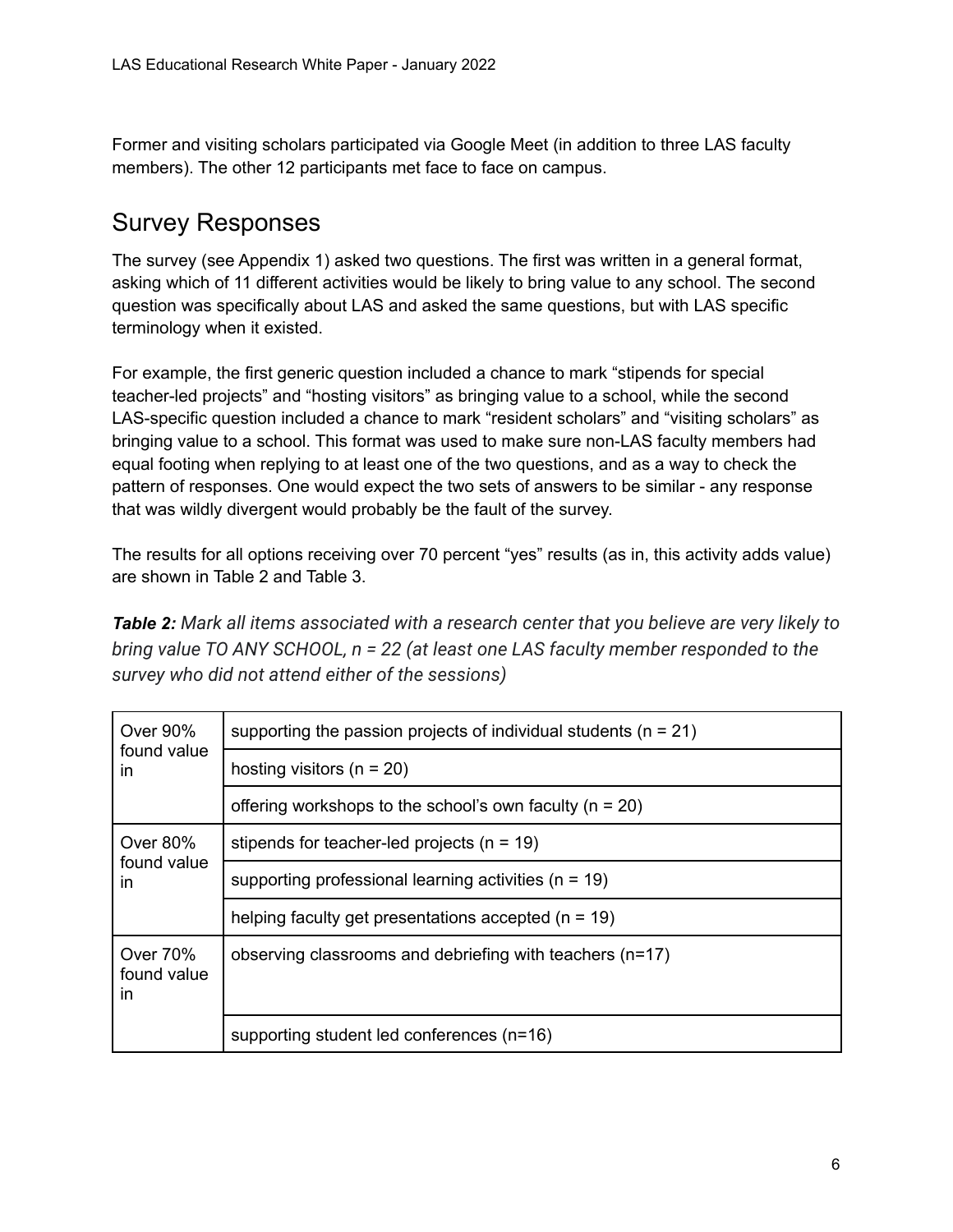**Table 3:** Mark all items associated with a research center that you believe are very likely to bring value TO LAS IN PARTICULAR, *n = 22 (at least one LAS faculty member responded to the survey who did not attend either of the sessions)*

| Over 90%<br>found value<br>in        | offering workshops to the school's own faculty ( $n = 20$ ) |
|--------------------------------------|-------------------------------------------------------------|
| <b>Over 80%</b><br>found value<br>in | <b>NA</b>                                                   |
| <b>Over 70%</b><br>found value<br>in | visiting scholars                                           |
|                                      | resident scholars                                           |
|                                      | helping faculty get published                               |

One general pattern that emerged is that LASER activities, when presented as potentially valuable for any school, scored higher than when asking about the value of LASER activities at LAS. Part of this is due to the six external participants not knowing the names of specific programs that started after they left LAS. For example, one respondent wrote: "Some of the items ...I didn't check only because I didn't know/remember what they are (Above & Beyond, etc.)." The same may be true for some internal participants who are not familiar with all LASER programs.

A second general pattern that emerged is that offering workshops to internal faculty, hosting visiting scholars, and supporting residential scholars scored higher no matter if the question was asked in general or specific to LAS.

A third general pattern favors activities which support LAS faculty members over activities designed to support educators from outside LAS (but see Meeting Notes below for a discussion about the outreach potential LASER has for faculty recruitment and branding).

Survey respondents were also given the opportunity to add an activity that they believed would bring value to a school. Table 4 presents these additions for a general school or for LAS specifically, without further comment.

*Table 4. Additional activities that respondents believed can bring value to any school and to LAS specifically.*

| any<br>school | bridging the gap between K-12 and higher ed                            |  |
|---------------|------------------------------------------------------------------------|--|
|               | developing and supporting learning coaches to work with teachers       |  |
|               | providing an internal Institutional Review Board for research projects |  |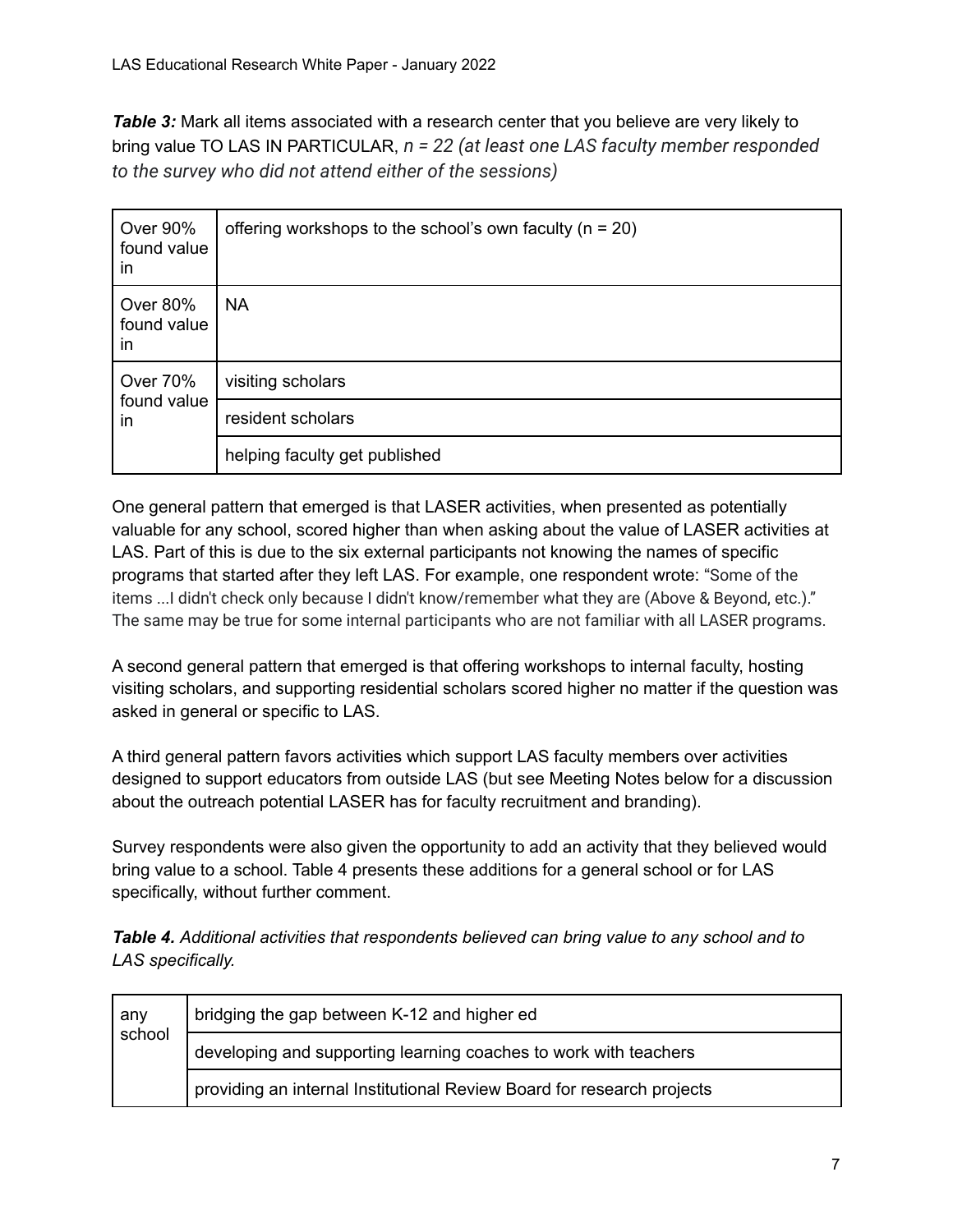|            | affiliation with an MA program                                                                       |  |  |
|------------|------------------------------------------------------------------------------------------------------|--|--|
|            | giving inspiration to other international schools to start their own research center                 |  |  |
|            | accreditation involvement                                                                            |  |  |
|            | workshop leaders for IB, etc.                                                                        |  |  |
|            | bringing educational research into the school and into practice<br>supporting strategic developments |  |  |
|            |                                                                                                      |  |  |
| <b>LAS</b> | learning walks                                                                                       |  |  |
|            | learning school, where LAS provides opportunities for student teachers                               |  |  |
|            | teachers teaching teachers                                                                           |  |  |
|            | sustainability                                                                                       |  |  |

Finally, survey respondents were asked two questions in an attempt to pin down one activity that they found most valuable. For responses which contain two distinct responses, both are included here, separately. Themes are shown in Table 5 and Table 6.

*Table 5. When you think about a research center at a high school, what activity do you imagine is likely to bring THE MOST VALUE to the school?*

| <b>Activity</b>                                                                                          | <b>Number of</b><br>responses |
|----------------------------------------------------------------------------------------------------------|-------------------------------|
| Teacher agency / independent projects / research / incubator                                             | 4                             |
| Presentation of research to each other internally                                                        |                               |
| Informing teachers of best practice and supporting those who want to<br>try new approaches               |                               |
| Supporting professional learning / professional learning communities                                     | 4                             |
| Helping teachers integrate current research-based best practices into their<br>practice                  | 3                             |
| Observing in classrooms                                                                                  | 2                             |
| Creating an international community of practice (outreach/networking) / visitors<br>working with faculty | $\overline{2}$                |
| Supporting places that allow students to learning by doing (eg. makerspace,                              | 2                             |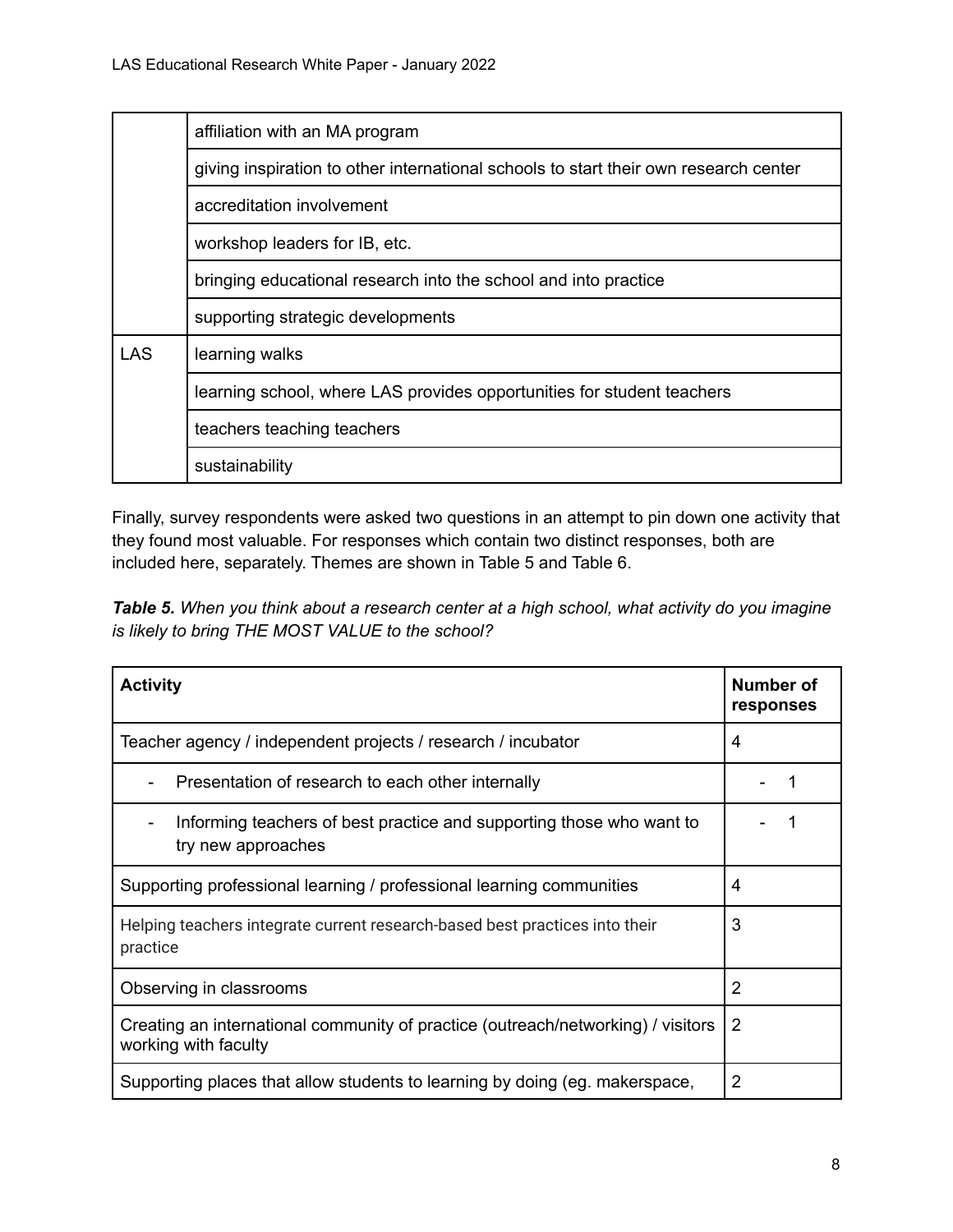| music, art, sports, outdoors) - 2           |  |
|---------------------------------------------|--|
| Helping students start their own businesses |  |

*Table 6. In your experience with LASER, what activity do you think brings THE MOST VALUE to the school?*

| <b>Activity</b>                                                   | <b>Number of</b><br>responses |
|-------------------------------------------------------------------|-------------------------------|
| PLCs / professional learning / Wednesday mornings                 | 7                             |
| Resident scholars and teacher agency, supporting teacher research | 6                             |
| Teachers demonstrate learning as a role model for students        |                               |
| Visiting scholars, networking and outreach                        | 3                             |
| <b>TEDx</b>                                                       |                               |
| Above & Beyond                                                    |                               |

Tables 5 and 6 support conclusions from the rest of the survey: professional learning and the resident scholar program (which is a subset of professional learning) are viewed as the activities of LASER that bring the most value, with visiting scholars and the application of research occupying a second tier.

#### **Follow up survey**

After each session, participants received a one-question survey that simply asked if there was anything they were thinking about that was missed, misunderstood, or that came to mind afterwards.

Three participants responded. One participant reflected on how the impact of all the activity needed to be internal, noting in particular how the resident scholar program fed into school goals and growth. Another was a bit philosophical, reflecting on how LASER is more complex than a simple internal or external orientation, since the "internal impact … can also have external impact (reputation building, etc) if it is packaged and branded well externally."

One participant mentioned to me after the meeting that we hadn't talked much about how LASER supports students directly. LASER does indeed support student scholars (in addition to visiting and residential scholars), and has been attempting to provide direct individual support for student passion projects for several years, most recently under the moniker "Above & Beyond."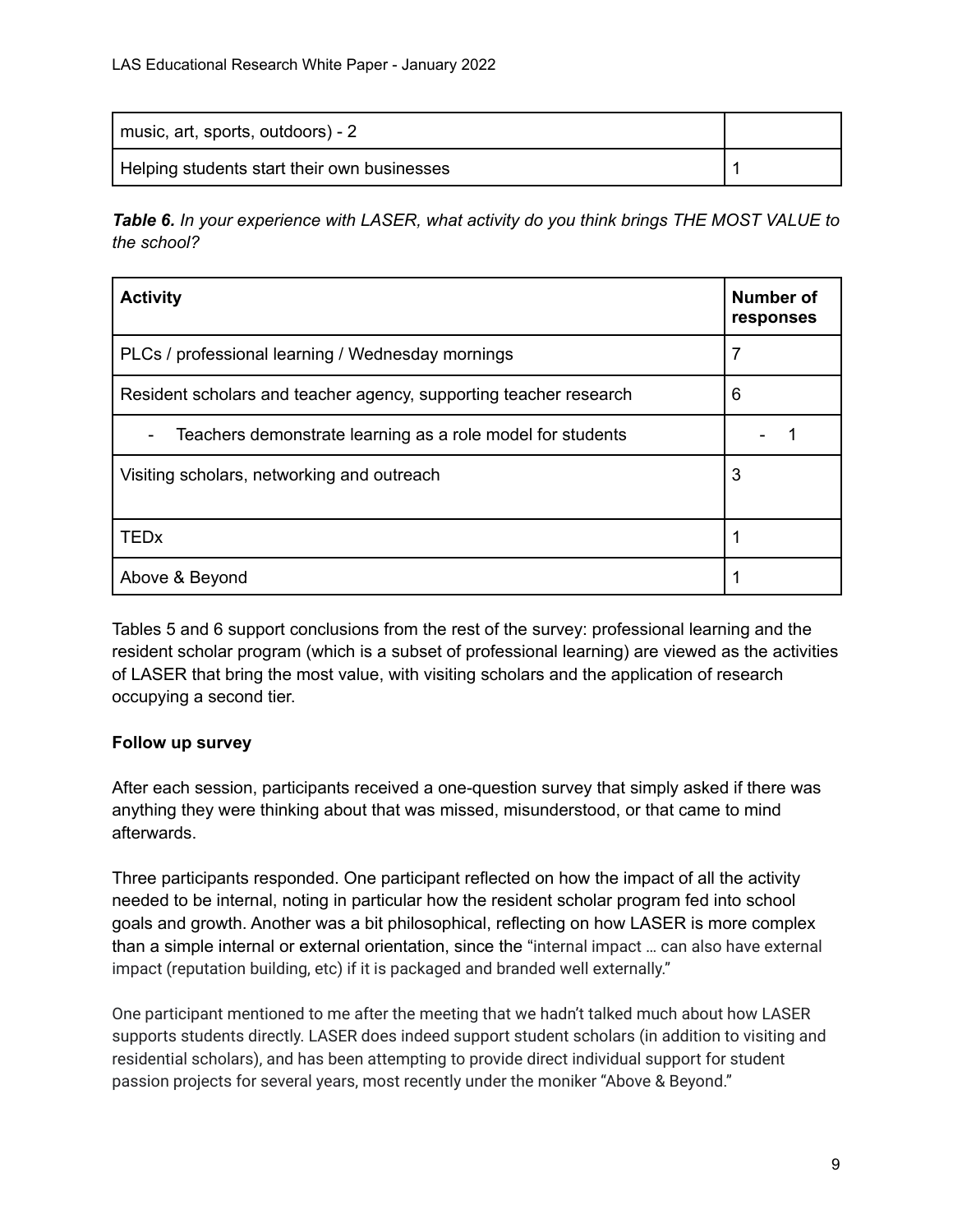<span id="page-9-0"></span>See full survey results in Appendix 3.

### Meeting Notes

Both meetings followed the same format. Participants received the agenda beforehand, with links to the session's process, the survey results, and the most recent statement of LAS's vision: the whole child; innovation, creativity, and entrepreneurship; and family. There was no check on whether participants looked at supporting documentation or not.

The evening included a minor activity to break the ice, and then three major sections, including two role plays and then general discussion. The role plays provided best case scenarios of school systems eager to support continual improvement through professional development, asking participants to consider what they believe brings the most value to a school through having a center similar to LASER. Participants worked in small groups, posting individual ideas on virtual sticky notes on a Google Jamboard, which were then sorted into themes for the following discussion. There is no differentiation between which role play or which of the two sets of participants contributed the ideas - the four themes that arose during the role plays are:

- Offer a platform for continuous growth
- Train the trainers
- Demonstration of learning by teachers and students
- Physical spaces

The themes are of course influenced by the setup of the meetings, the participants who chose to come, the particular role plays created to engender discussion, the host, and so on. While the open-ended discussion that ended the meetings may have picked up some additional insight on value that LASER brings (presented below), see also the final section, Personal Reflections, for a few thoughts on what the sessions did not cover much or at all, but are worth considering as part of the possible value LASER, or a similar program in another setting, can bring.

#### <span id="page-9-1"></span>From the role plays

#### <span id="page-9-2"></span>Creating a culture for continuous growth

Participants mentioned several ideas for creating a culture for continuous growth. Starting from a future faculty member's first contact with LAS, one participant suggested that the LAS culture shaped by LASER be shared with interviewees and, if there seemed to be little interest in the prospects of continuous improvement, not to bring the applicant on board.

Once at LAS, value is found in pulling in ideas from the community of teachers itself, relying on the expertise of our own faculty in a bottom up way. This culture is consistent with the tagline of the professional learning that predates LASER: *Continually becoming the professionals we*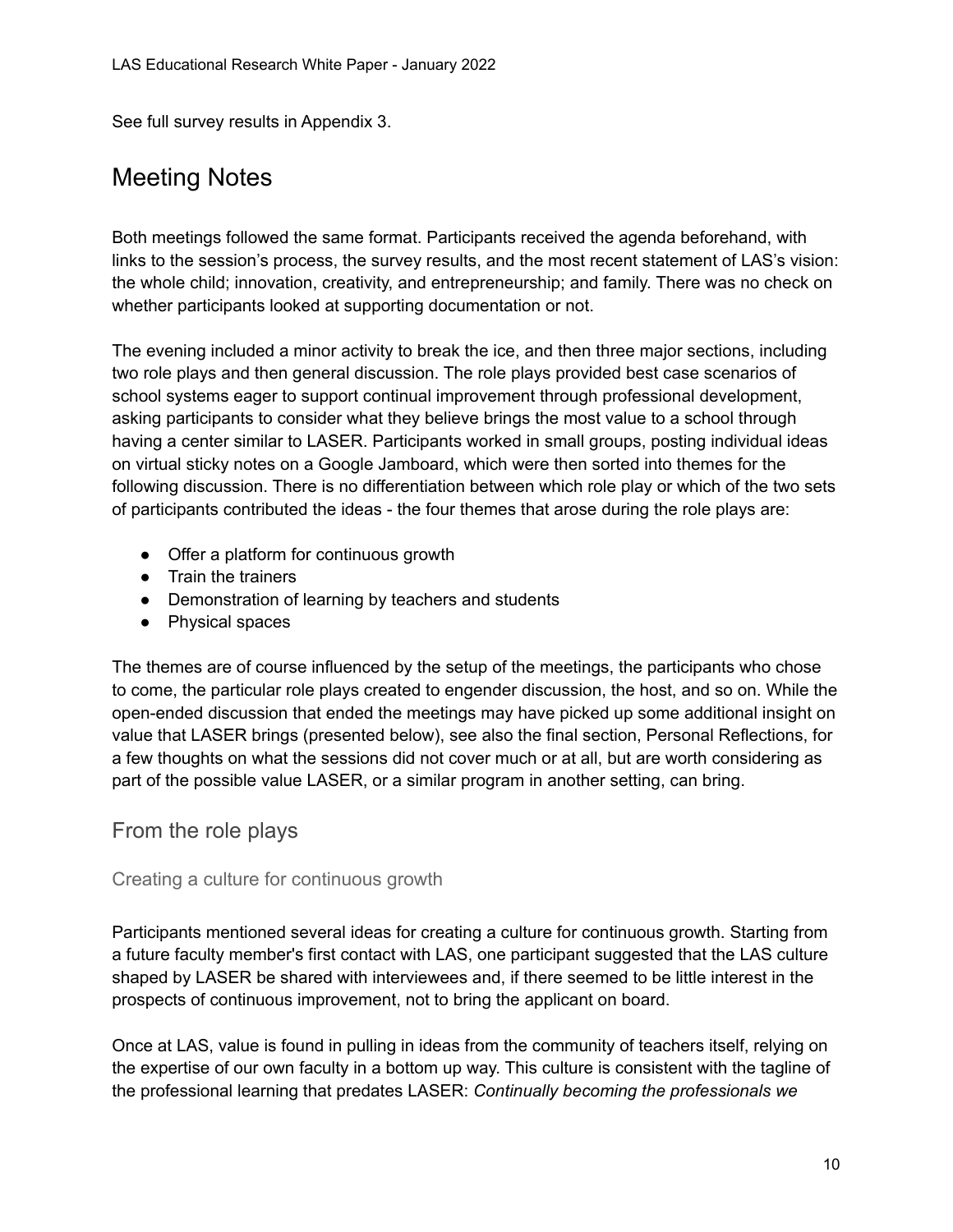*already are.* In addition to recognizing the importance of the bottoms up approach, participants mentioned learning through continuous feedback loops that inform an ever-widening circle of faculty members and emphasizing the creation of a learning community through discussion and collaboration. One group noted: "Often the best development comes from colleague interactions - observation, feedback, reflection, and discussion, particularly with colleagues outside of your immediate teaching area."

#### <span id="page-10-0"></span>Training the trainers

Though this particular topic was perhaps overly influenced by the setup of the second role play (see Appendix 1), the general notion of spreading professional development from one faculty member to the next has been a LASER strategy and, to the extent that professional development does spread among faculty members, a way for LASER to add value.

Participants expressed it this way: "Build the capacity of some faculty to work with the rest of the faculty." LASER has supported this approach directly. For example, Aaron Deupree was trained in TESMC several years ago and has offered the program nearly every year since. LASER has also employed this method a bit more subtly, relying on the work of a few faculty members to spread to many, e.g. Program A participants observing non-Program A participants, resident scholars sharing their work through Laser Focus presentations, and in a very general sense, expanding over the years presentations and publications by director Paul Magnuson to an increasingly wide number of faculty members, both within and outside of LASER's leadership circle.

Growth in this manner - attracting more and more people who opt in on their own accord, based on examples set by others - is not particularly fast. Participants acknowledged this by commenting that there is value in a train the trainer model when the school can "have patience when waiting for the impact." It might be worthwhile to think of this approach as an attempt at shifting the culture of the school, something that is slow going but longer lasting, and which is compatible with a shared bottom up (faculty who are interested choose to get involved) and top down (requiring faculty members to complete Program A and TESMC - and to be involved in professional learning in some way each year) approach.

#### <span id="page-10-1"></span>Demonstration of learning by teachers and students

One role play specifically asked participants to make sure that alumni/ae with deep pockets received proof that value was being added to the school, so measuring results received lots of attention for the efficacy of programs aimed at improvement for both faculty and students.

#### <span id="page-10-2"></span>Faculty

There is value, participants agreed, in explicitly identifying the value of LASER. The professional growth of faculty should be measured, as the center is able, through applicable metrics. Easy to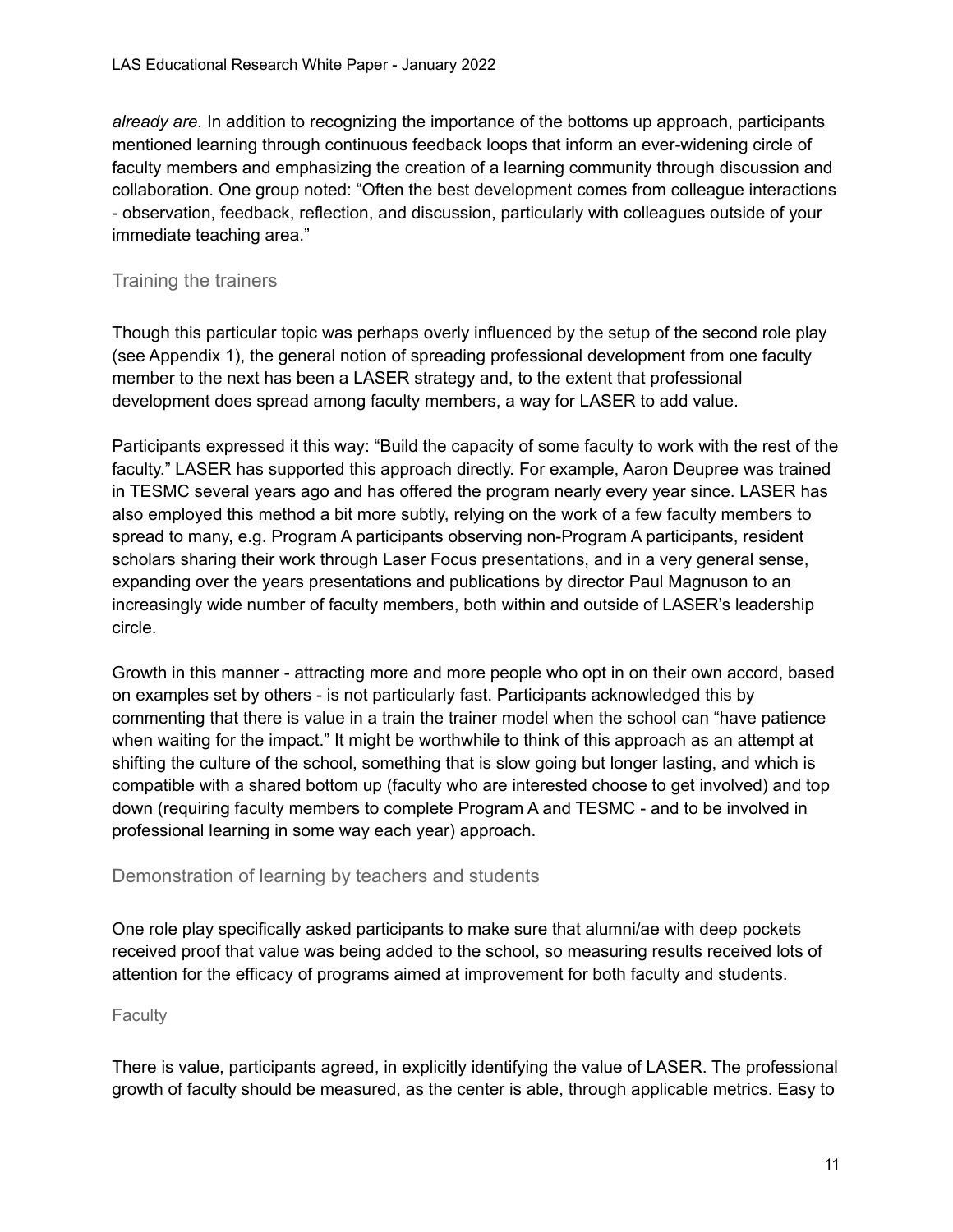report are the number of presentations, publications, workshops, and other activities. Surveys can also be effective tools. Harder to develop as demonstrations of growth are pre- and post-data comparisons, but at least one group of participants felt it important.

#### <span id="page-11-0"></span>**Students**

Again, basic metrics attendance and participation offer some comparative data and, like for faculty members, surveys and quantifiable research about the impact of LASER on student growth and achievement is a goal worth shooting for.

Additional suggestions to demonstrate the value of LASER for students included a mechanism to share student passions projects (something which has been in place in part through informal student demos in classrooms and the annual Expo conference, formerly Globe), making sure to hear student stories directly from students, helping students create a brag sheet (as in the newest program, Above & Beyond), and supporting the halo effect that sharing internal successes can have for the school far beyond its own students (i.e. branding, marketing, and student recruitment).

#### <span id="page-11-1"></span>Physical spaces

A less common but perhaps important theme is that of physical spaces.

Participants mentioned that creating attractive physical spaces tend to "start conversations and draw people in," referring to both teachers and students. They thought that physical spaces add value both for pedagogy and for the admissions department, presumably when giving tours of the school. Beau Site (former hack school and middle school, Kaizen, and the Edge Chalet are examples of physical spaces designed by LASER.

#### <span id="page-11-2"></span>Open discussion to end the meetings

Much of the open discussion referred to the small group individual conversations, meaning the themes presented above were underscored a final time.

Activities that bring value to LASER, which appeared in all three of survey data, role plays, and in the final general discussion include:

- **● resident scholars;** with a proposal process, stipends, reporting mechanisms like Laser Focus, international presentations, and publishing, and the internal PR due to sharing the effects of projects (e.g. standards based grading as a resident scholar project in a single math class leading to grading reform for the entire school); and
- **visiting scholars;** and
- **● professional learning.**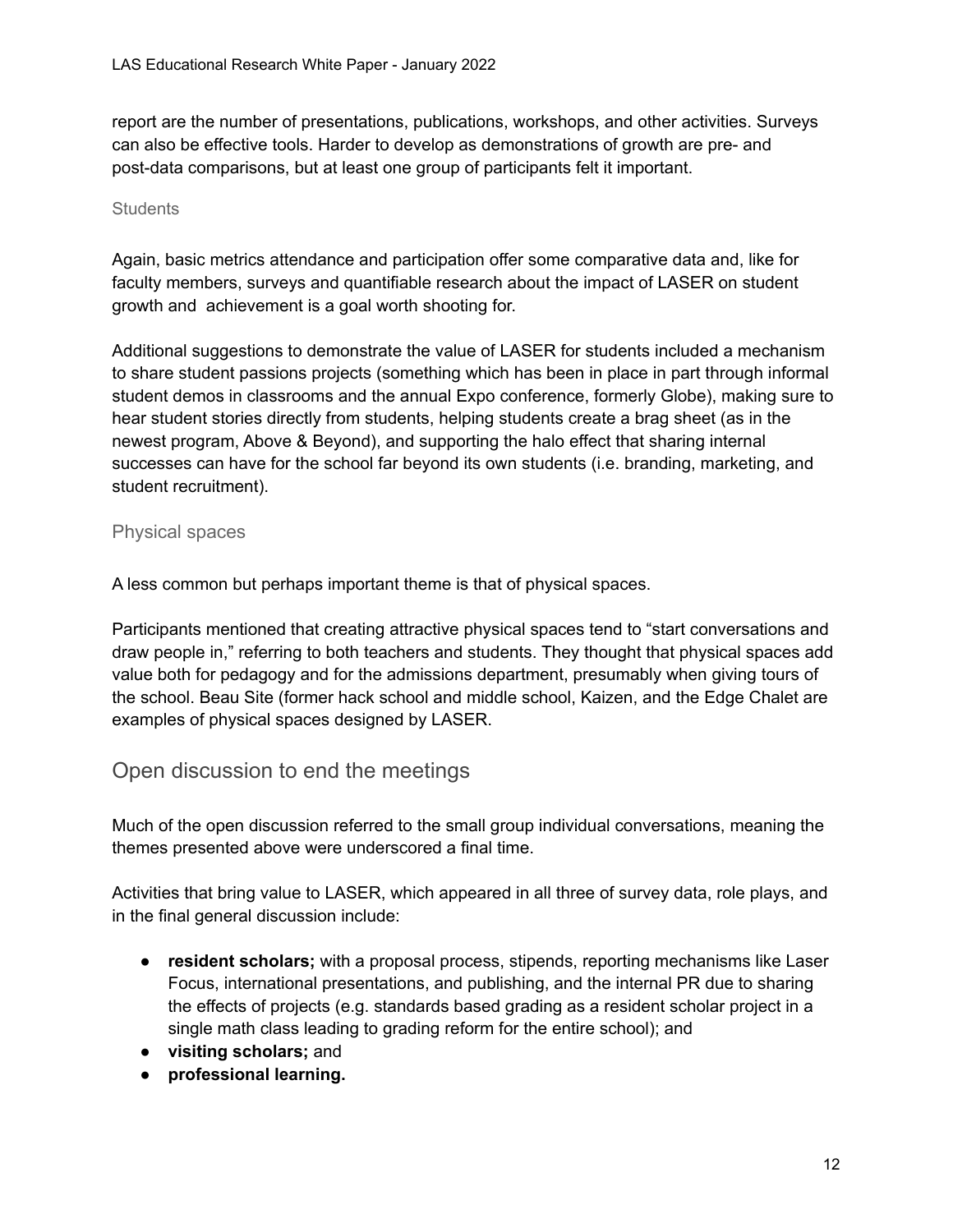Value-adding LASER activities that were not included in the surveys nor emphasized during the role play activities, but which were mentioned during the discussion, include ad hoc support for faculty members and creating a good reputation (and brand) for the school.

#### <span id="page-12-0"></span>Ad hoc support for faculty members

LASER brings value by supporting individual faculty members in a variety of endeavors. These include:

- connecting faculty members with external educators and organizations (networking);
- assisting faculty members working on MA and PhD programs;
- providing financial support for initiatives (e.g. the garden, individual faculty passion projects); and
- serving as a receptive "incubator" for ideas.

#### <span id="page-12-1"></span>Good reputation for the school

To the extent that LASER helps the school brand itself as a school which builds teacher efficacy, the professional development focus of LASER can help attract teachers, help retain teachers, and help shape the brand of the school. This is separate from the fact that good teaching translates into better learning outcomes (which of course is also a manner in which LASER professional development programs deliver value).

Regarding the contribution of LASER to the school brand, one participant felt that the research center might bring more value with a name that makes the focus of the center's efforts immediately clear, citing the name of a center similar to LASER called The Center for Transformational Teaching and Learning.

#### **Emphasize, Deemphasize, and Introduce**

Finally, participants on the second evening were asked to consider the value of LASER activities in terms of which activities should be emphasized, which ones deemphasized or dropped, and if there were additional activities that would prove valuable for the school that LASER should consider starting.

#### *LASER activities to emphasize*

In keeping with earlier comments, participants were once again very sure that the resident scholar program adds value, including the sharing of ideas through Laser Focus talks, presentations, and publishing, as does professional learning (associated with Wednesday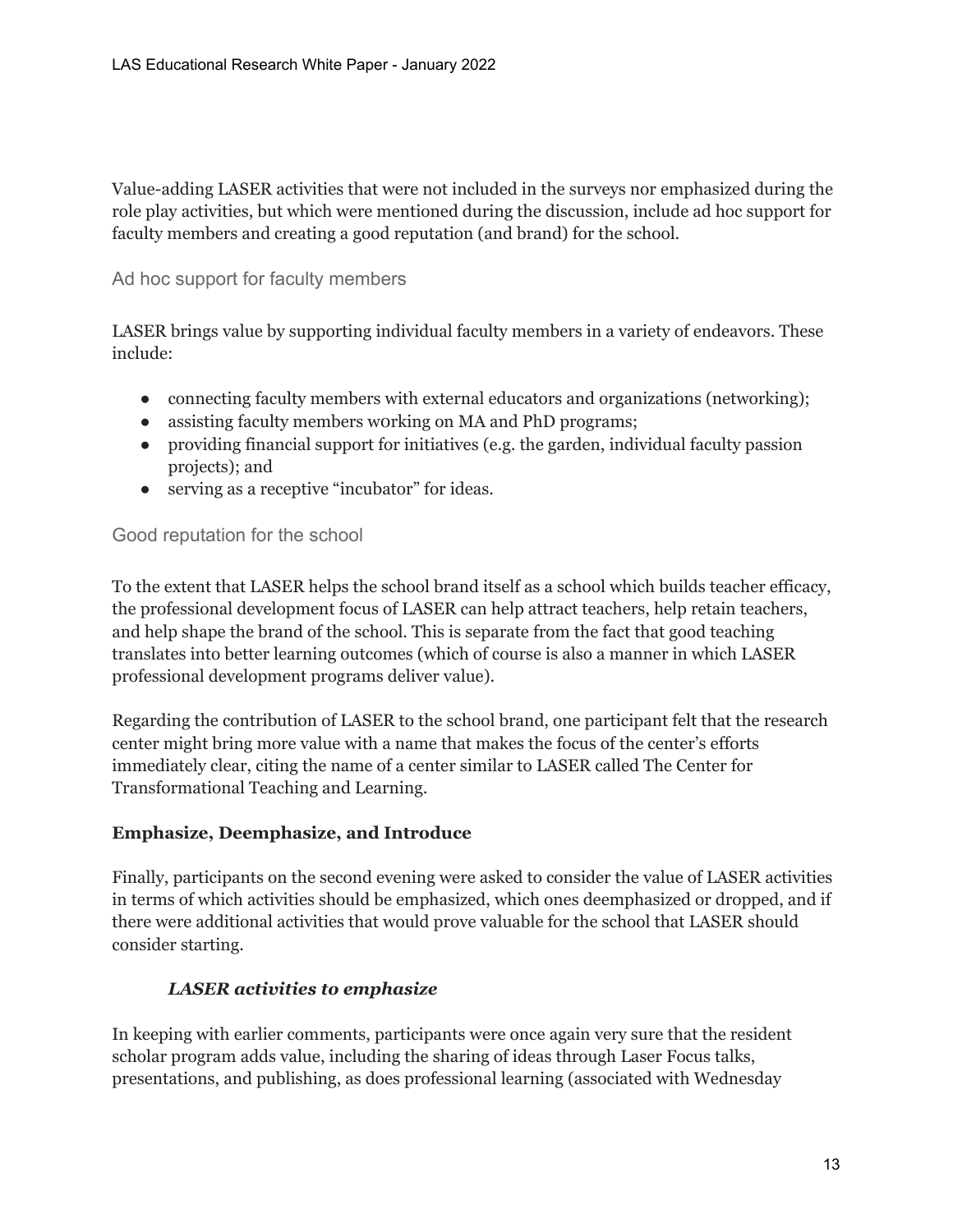mornings since 2014). One former resident scholar shared that his resident scholar project was "the best PD that I've done in 35 years."

A culture which supports ongoing teacher exploration through action research projects - and the support through flexibility for projects pitched as the school year unfolds - were also deemed to bring value to the school.

This internal culture is further supported by visiting scholars, who bring "vibrancy to the school and opportunities beyond the classroom," in the words of one participant. As the LASER website suggests:

"The goal of our Visiting Scholars program is for LAS faculty and academics from around the world to rub shoulders so that we all may feel the excitement of new ideas coming to life and the commitment to lifelong learning." (LASER webpage)

Participants also mentioned value stemming from using LASER as a recruitment tool, to further connections with local conferences (e.g. Swiss Learning and SGIS), and to further connections with local organizations (e.g. entrepreneurs and universities).

#### *Activities to deemphasize*

While there were few specifics, some participants felt that LASER was spread too thin. Limiting the number of activities could bring greater focus, and therefore greater value, to a smaller set of activities.

As a general rule, participants noted that LASER activities should have strong connections to the LAS mission and the visions guiding LAS, e.g. the three pillars and perhaps accreditation. One participant felt that LASER could benefit from focusing on two or three themes in a given year, connected to overall school priorities, with an effort to include the whole school. Another participant countered, however, that the wide flexibility of LASER to accommodate teacher interests and motivation was one of its strengths. LASER brings value, in other words, because of the willingness to support a variety of projects in whatever form they come in, letting faculty put forward their ideas without having to justify them.

Another participant suggested using current problems as a starting point. While not a specific activity to deemphasize, this too could serve as a general manner in which to bring greater focus to LASER activities.

There was some discussion about whether LASER's role was to go beyond LAS. Certainly this has been a goal since its inception. Extending beyond LAS doesn't need to remain a goal merely because it has been one, however. Focusing internally would certainly serve to limit the number of activities. So, too, would focusing just on academics, rather than academics and residential life, a process that is already underway with the movement of Alpine Institute out of LASER and into the activities office.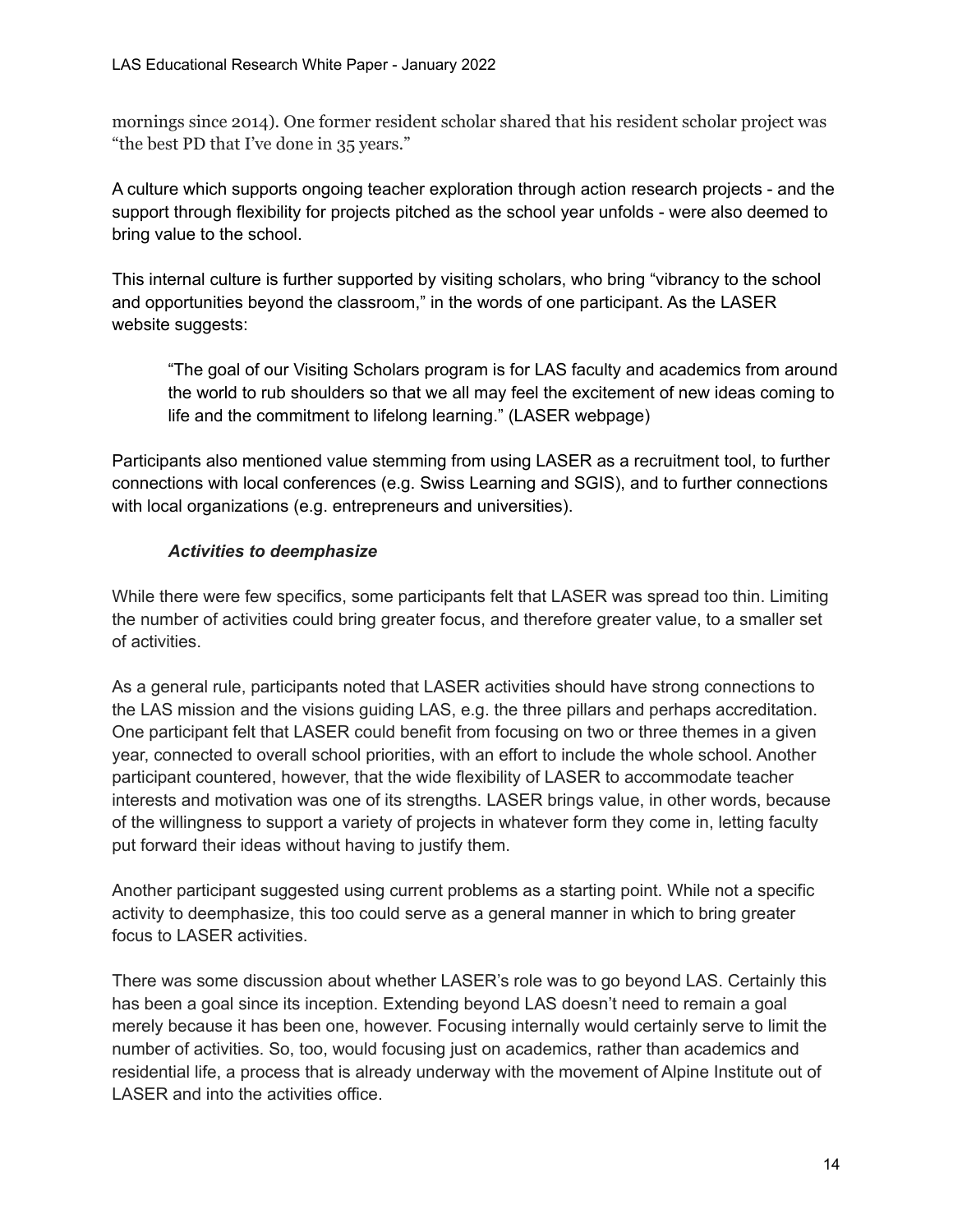#### *Activities to introduce*

There weren't many suggestions for the addition of programs.

One participant suggested bringing in local entrepreneurs and start up companies from our region, an idea that fits well with choosing activities in line with LAS vision, and one external participant suggested more globally that LASER consider analyzing elements of school programming that LASER has not yet been looking at.

### <span id="page-14-0"></span>**Discussion**

So where does that leave us?

LASER is unique. LASER has survived where sister programs (e.g. Centre for Inspiring Minds of ACS, London) have not. LASER adds value in a number of ways, from the support of an individual (e.g. a graduate student or a residential scholar) to the support of school wide programming (e.g. program development, professional development, and accreditation). LASER works locally with a single teacher on a particular lesson in the classroom and LASER networks with the world (e.g. visiting scholars, presentations, publications).

Some find that the "shadow of LASER," as one participant put it, is too long. Others find the ability and willingness of LASER to support a variety of programs a central strength.

While the discussions were fast-paced and focused, they did not cover all the current facets and future possibilities - for LASER. One participant mentioned after the session that we had hardly talked about student programming. Indeed this report has only briefly mentioned Student Scholars, although they have been a LASER focus for years (and appear on the website), the new Above & Beyond initiative that supports student passion projects, and the addition of CAS this school year. And the discussion did not touch on the amazing history and growth of the Alpine Institute and Citizen Science led by John Harlin for years, since that program was recently moved out of LASER into the activities office and will not play a direct role in future LASER programming.

A newly energized LASER can go many directions. Residential scholars and the professional learning program are rated very high in terms of value. Visiting scholars are perhaps a close second and hinge to some degree on decisions regarding the degree to which LASER is internally or externally focused, or indeed if it is both, leveraging the results of the program's internal focus on external entities, including future faculty members, future LAS families, and perhaps even the future LAS brand.

Finally, it should be mentioned that LASER is also disruptive, in the sense that it challenges the status quo through its support of initiatives that create new spaces (e.g. Kaizen, Edge Chalet, the Beau Site Garden, and Da Vinci Lab), new foci for teaching and learning (e.g. teacher and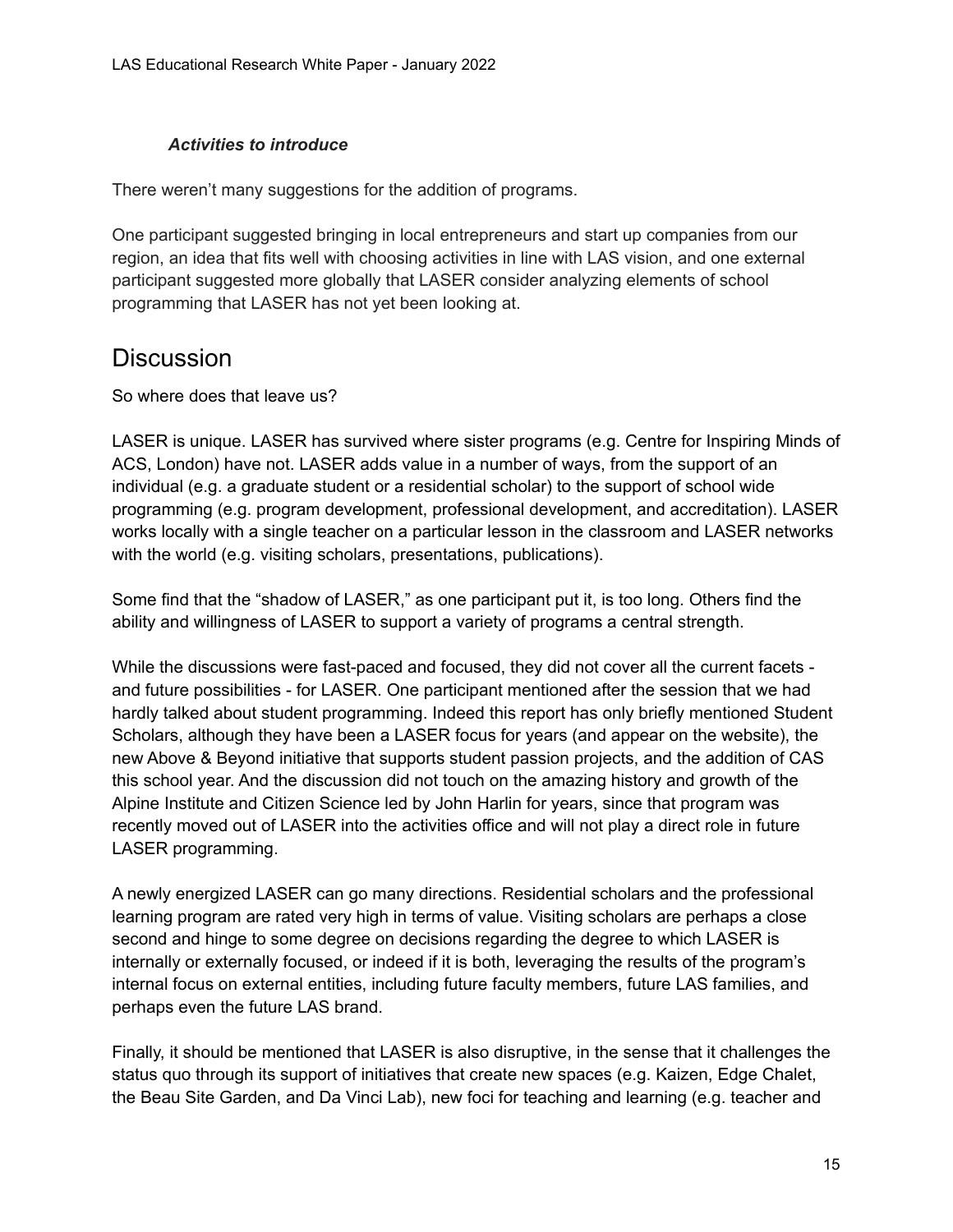student agency, agile in education, middle school, Edge) and new processes (e.g. professional learning programs, observation tools, faculty self-appraisal), to say nothing of programs LASER introduced that now feel to most faculty like they have always existed (resident scholars, visiting scholars, professional learning programs). Disruption comes at a cost and needs constant both supporters and cheerleading to survive. Perhaps we will discover that these blue sky sessions have also served that purpose.

### <span id="page-15-0"></span>Next Steps

The day to day work of LASER continues. We just finished this week what must have been the 15th cohort of Program A (professional learning communities). Tomorrow a former Edge entrepreneur is getting real world experience in the local bakery, starting at 6 a.m., thanks to Above & Beyond. Next week a student is leading Hour of Code after school, an extension of her CAS project, which is also supported by Above & Beyond, and which was originally introduced, as mentioned above, by a 10th grade student who now as an adult sits on an LAS board. We are waiting for word of the publication of our second refereed chapter on agile in education, to join other refereed publications and dozens of blogs and other articles about work at LAS (see Appendix 5 for a sampling). We have presentations in the next week in India, in the next month in Switzerland, and in the years to come, hopefully, across the world.

It just remains for the school itself to decide the degree to which the set of programs that together make LASER are supported, communicated, and grown.

Paul Magnuson December 3, 2021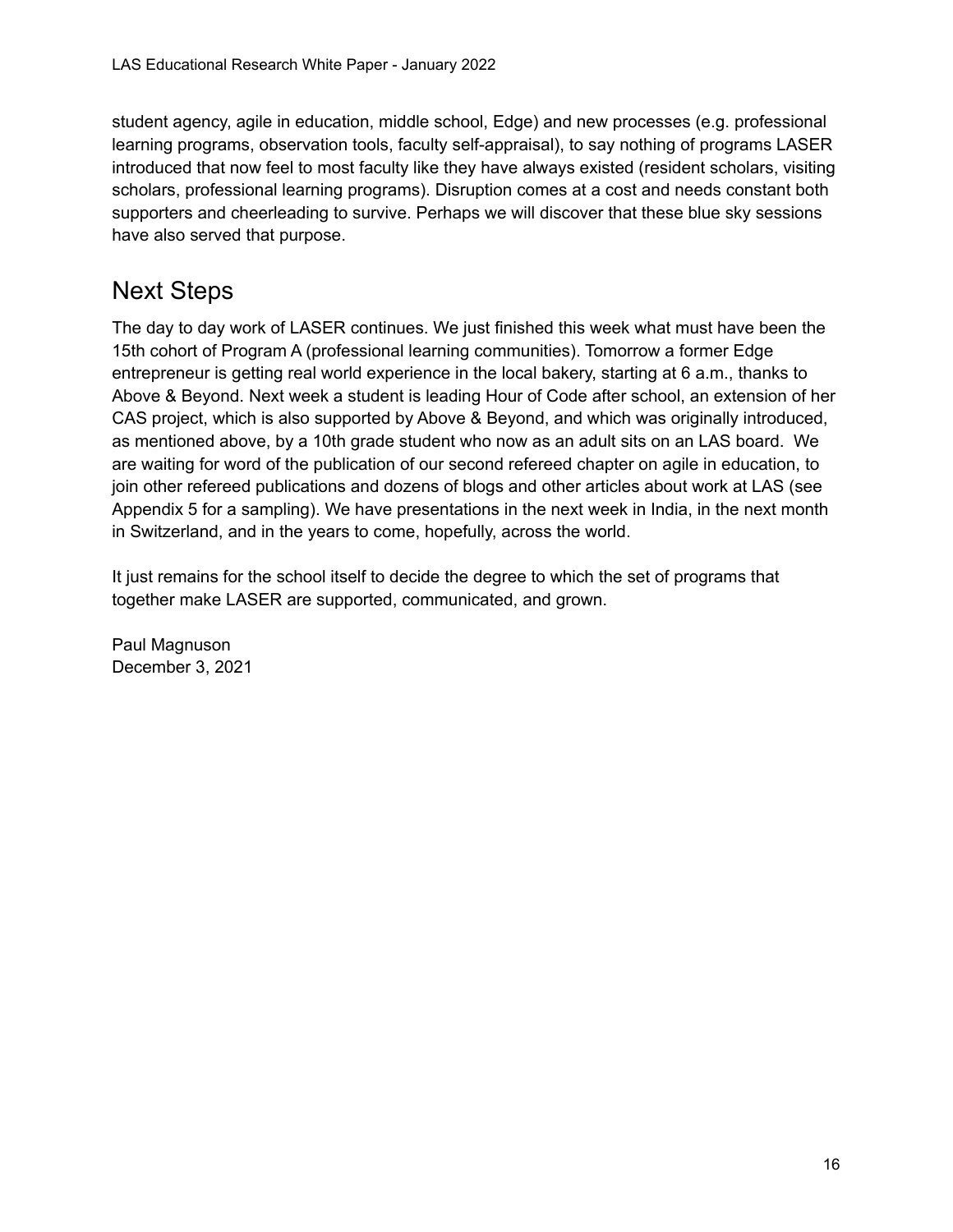## <span id="page-16-0"></span>Appendix 1 - Blue Sky Thinking meeting agenda

#### **LASER Blue Sky Thinking**

Nov 29 and 30 - 90 minutes

*Goal - decide what parts of a research dept for PD to emphasize, what parts to let go, and whether there is anything we haven't thought of that a research dept for PD isn't doing that it should.*

**Preparation** - to review, if you like

LASER [overview](https://docs.google.com/document/d/17EZYejDLa9SnegTZKeVgw_M50JvpW-3gbYllhisVGCI/edit) for blue sky thinking [Responses](https://docs.google.com/forms/d/1HY6t4hfCNQZRksQj2BcmN46JbstHVgWE3ZCYcZWA4q4/edit#responses) to survey LAS [vision](https://docs.google.com/presentation/d/1NRwZBpSFNWMCsf5kJUQkJr-yjndXljV9D8AxukYBSGA/edit#slide=id.gd0760128e5_0_7) [\(](https://docs.google.com/presentation/d/1_abNtzYWY3C45BsoHELyqczvYVwyjdcNn9QFUxotXU4/edit#slide=id.gcbf7e936a6_0_10)3 pillars)

#### **GETTING STARTED - SPECIFICALLY ABOUT LAS (5 minutes)**

• Name one way that you are confident that LASER adds or has added value to your experience at LAS.

#### **ROLE PLAY 1 - NOT LAS (15-20 minutes)**

In groups (Google Meeters with host, 2 other groups) -

**Imagine this school** - a group of Harry Potteresque buildings house a K-12 program, surrounded by fields and forests. Inside and outside are eager students, who are taught by excited and caring teachers, who in turn are led by a group of seasoned veterans with a deep commitment to continual improvement through experimentation and dialogue.

A group of alums with deep pockets has donated a sizable amount of money for the first year of a Center that will support the school's enthusiasm for continuous improvement.

The group will happily match their gift every subsequent school year - with one condition: A single annual report must leave the donors with no doubt whatsoever that the activities the school has chosen to pursue are creating value for the school.

PROCEDURE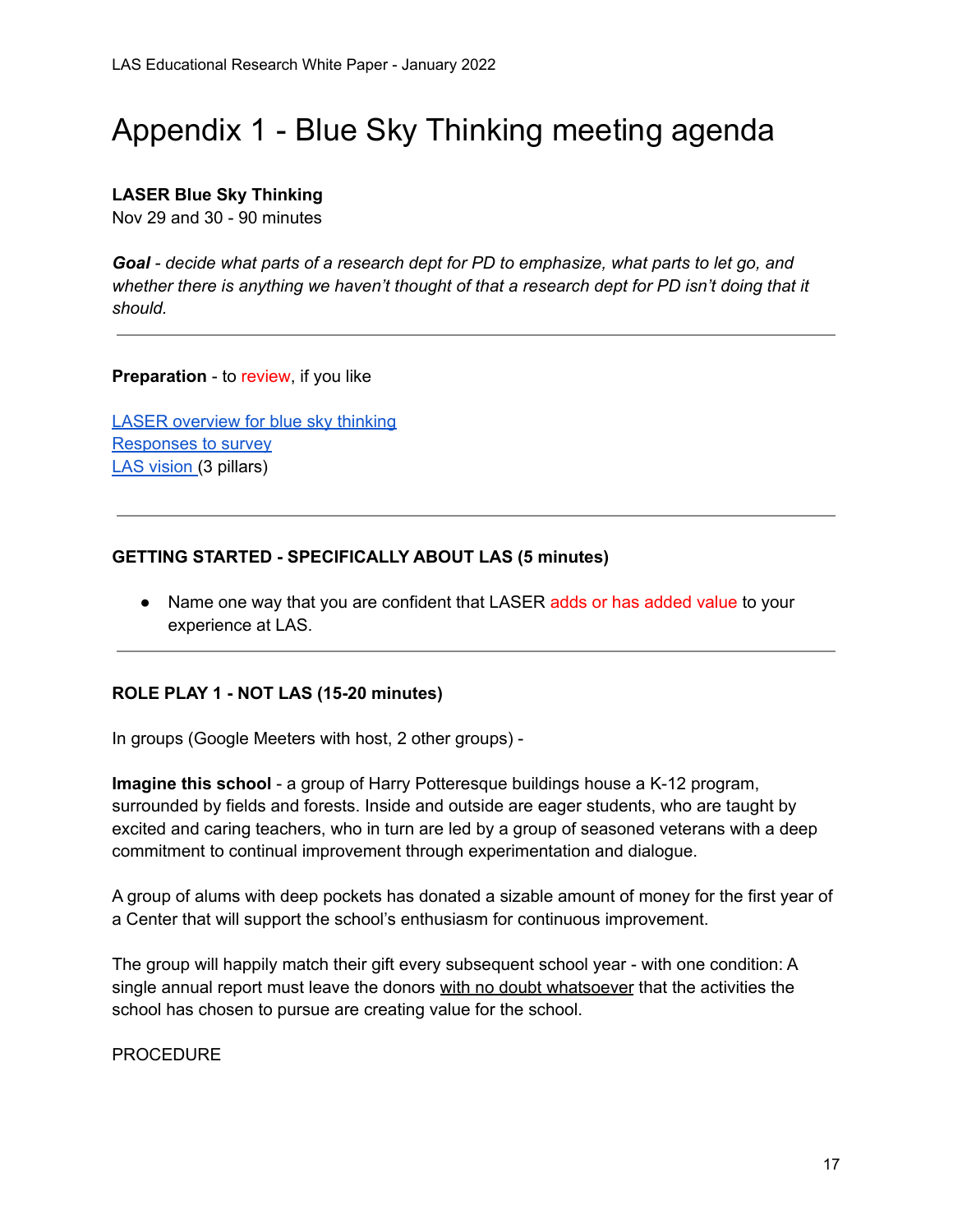You are role-playing faculty members at the end of the first year of this new Center. For this meeting, you've agreed to write bullets (on sticky notes on a Jamboard) with the Center's activities of the last year that you are sure demonstrate the Center's value. For each bullet, write what EVIDENCE you have regarding its value.

[Jamboard.](https://jamboard.google.com/d/1qrB091yNcdJkOhZpP9WJkqwt0X8pwgBOwG8F7Rmity0/viewer?f=1) See sheet 1

#### **ROLE PLAY 2 - NOT LAS (15-20 minutes)**

**Imagine this organization** - A philanthropist couple has financed an immense (in the future) network of schools across the world. One flagship school per continent is already up and running as a proof-of-concept of some very forward thinking and successful approaches to education. So forward thinking, in fact, that the philanthropist couple has determined that the director for professional development for each of these schools must come together and determine what in-house professional development is going to look like at each future site. Their goal: 100 new sites per continent ... which means PD has got to be handled on site, with the school's own resource and with the faculty's own expertise.

Thankfully, this particular philanthropist couple is leaving the details to the experts. "We don't want to go all Bill and Melinda," one of them was heard to say at a recent gathering. "Look where it got them."

#### PROCEDURE

Your group is role playing a meeting of PD directors creating in-house PD that will work across a large number of schools. You are at the first meeting and you've agreed to have a good discussion, secure in the knowledge that your benefactors value divergent thinking, crazy ideas, and moon shots. That's how they made their money, after all … Take notes on the Jamboard (sheet 2).

[Jamboard](https://jamboard.google.com/d/1qrB091yNcdJkOhZpP9WJkqwt0X8pwgBOwG8F7Rmity0/viewer?f=1) - see sheet 2

#### **DISCUSSION - SPECIFICALLY LAS (in the remaining time)**

What should LASER emphasize, de-emphasize, or add in the next 1-5 years? Reminder - LAS [vision](https://docs.google.com/presentation/d/1_abNtzYWY3C45BsoHELyqczvYVwyjdcNn9QFUxotXU4/edit#slide=id.gcbf7e936a6_0_10) (3 pillars)

[Jamboard](https://jamboard.google.com/d/1qrB091yNcdJkOhZpP9WJkqwt0X8pwgBOwG8F7Rmity0/viewer?f=1) - see sheet 3 (Paul to take notes on the Jamboard)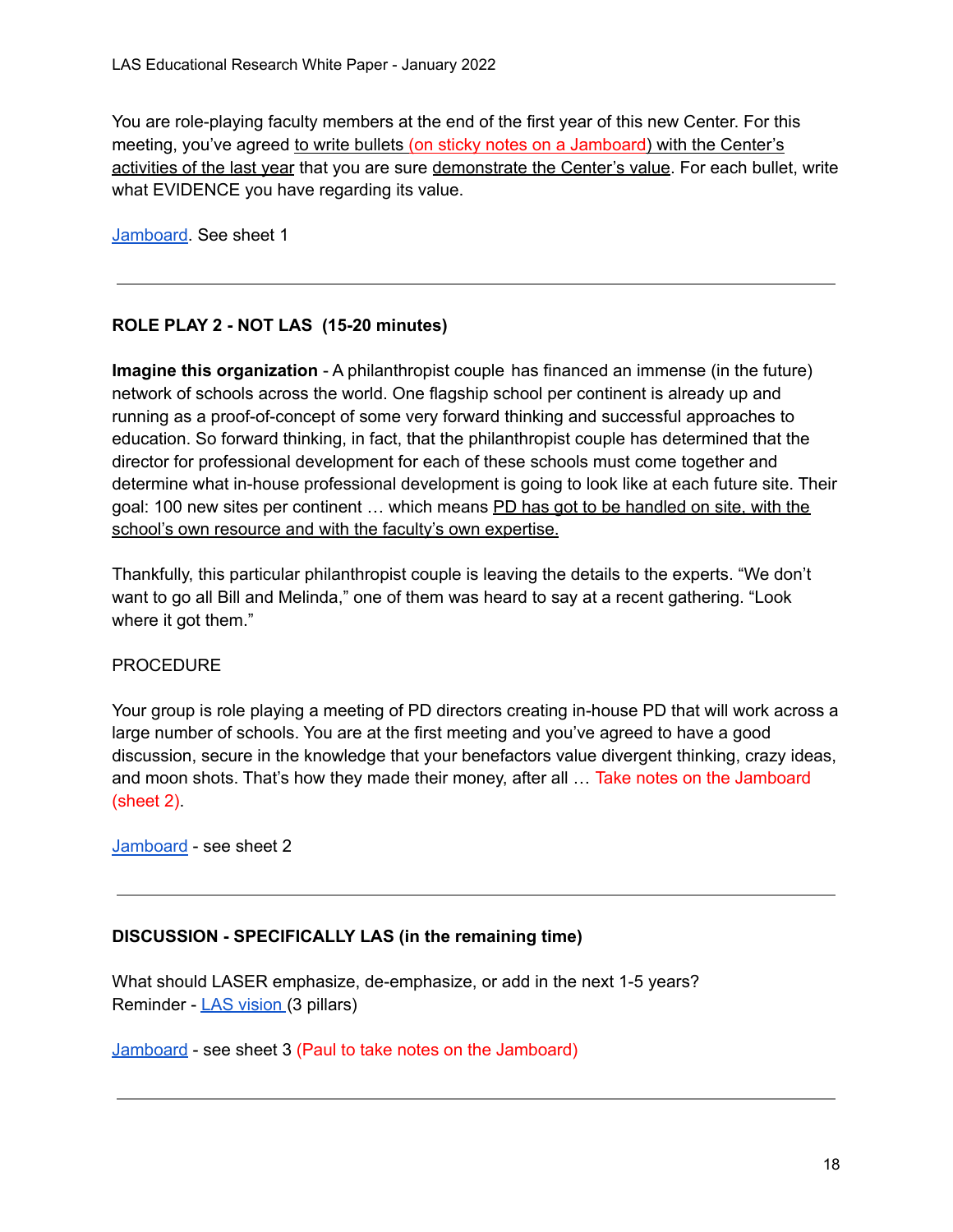Thank you for coming - You will receive this follow up [survey](https://docs.google.com/forms/d/1jwLqKOlqMMPyLAJn0W7V18Lt9eeoZEEADPevF5t5J-Q/edit) soon: Follow up survey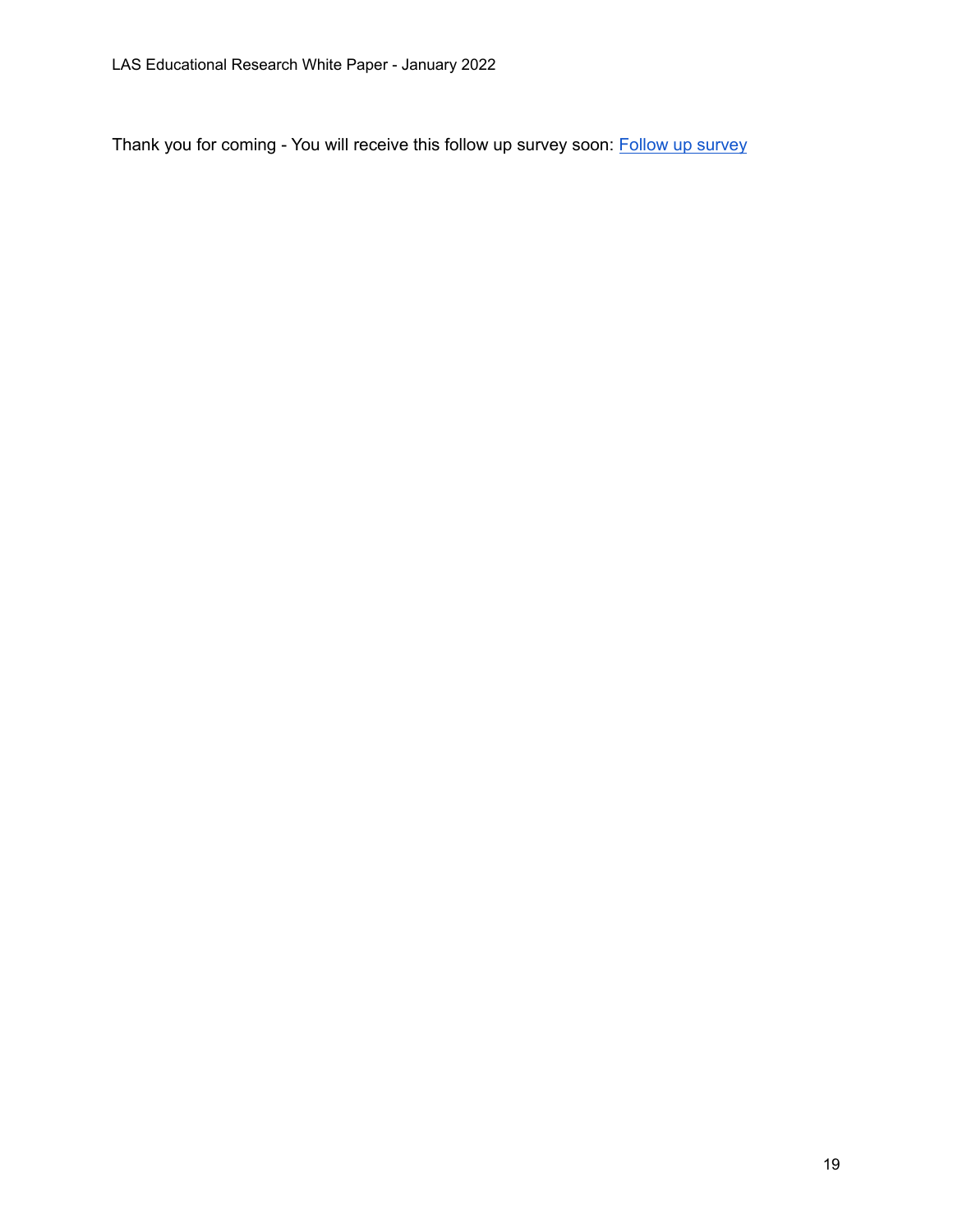## <span id="page-19-0"></span>Appendix 2 - LASER Overview shared before the Blue Sky Sessions

#### **LASER blue sky - November 2021**

Thanks for your interest and involvement in thinking about LASER 2.0.

| Current      | <b>Website</b>                                                                                                                                                                                                 |
|--------------|----------------------------------------------------------------------------------------------------------------------------------------------------------------------------------------------------------------|
| State of     | LASER goal in a word: Self-regulation                                                                                                                                                                          |
| <b>LASER</b> | LASER goal in a few words: Supporting teacher and student agency to create a<br>culture of curiosity and learning, in which we all share ownership, to continually<br>become the professionals we already are. |

*Blue sky goal: Short, focused white paper on the value of a research center for a school.*

| <b>Guiding Questions</b> |                                                                                                                                                                                              |                                                                                                                                                                                                 |
|--------------------------|----------------------------------------------------------------------------------------------------------------------------------------------------------------------------------------------|-------------------------------------------------------------------------------------------------------------------------------------------------------------------------------------------------|
| Guiding<br>Questions     | In what ways can you imagine that a research/professional development<br>center or "mini-university" brings value to an international school?                                                |                                                                                                                                                                                                 |
|                          | In what ways has LASER brought value to LAS in the past?                                                                                                                                     |                                                                                                                                                                                                 |
|                          | In what ways can LASER bring value to LAS in the coming years?                                                                                                                               |                                                                                                                                                                                                 |
|                          |                                                                                                                                                                                              | How well does LASER align with the LAS vision? with NEASC ACE?                                                                                                                                  |
|                          |                                                                                                                                                                                              | <b>LASER history</b>                                                                                                                                                                            |
| 2009-2013                | Professional learning (original development or Program A, B, classroom<br>observations and development of classroom observation tools), early<br>LASER studies (Samsung, iPads, SmartBoards) |                                                                                                                                                                                                 |
| 2013-2019                | Resident scholars, visiting scholars, addition of Alpine Institute, increasing<br>number of workshops and conferences, increasing number of publications,<br>development of middle school    |                                                                                                                                                                                                 |
|                          | 2015-2020                                                                                                                                                                                    | Outreach through conference sessions, ECIS<br>special interest groups at a peak.                                                                                                                |
|                          | 2017-2020                                                                                                                                                                                    | First (2018) of three peer-reviewed book chapters<br>written under LASER, training outside groups at<br>LAS, presenting and consulting for outside groups<br>(e.g. Russian, Taiwan, Turkey, US) |
|                          | 2019-2020                                                                                                                                                                                    | 19 visiting scholars visit before March 2020, first<br>year of Edge                                                                                                                             |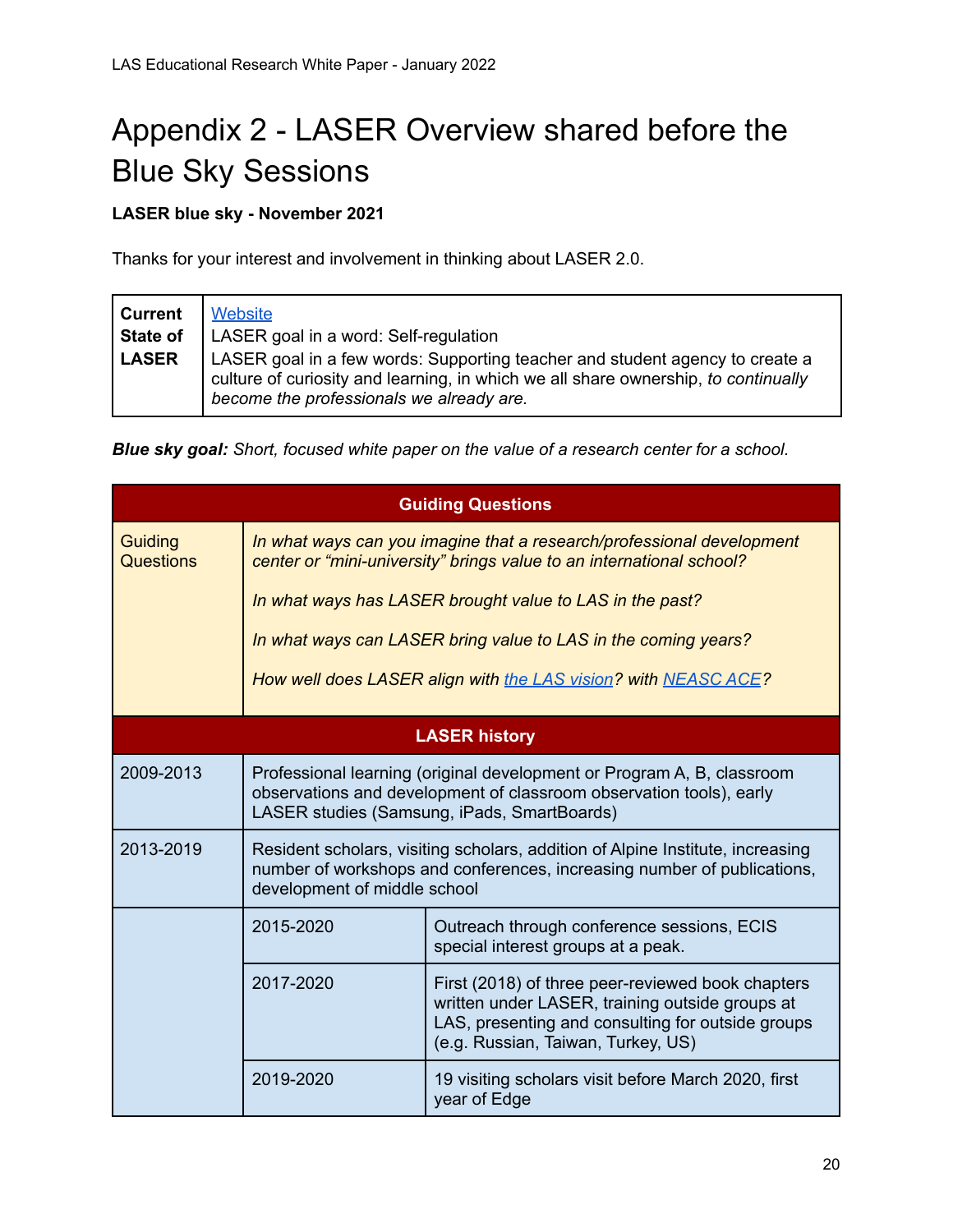| <b>March 2020-</b> | <b>COVID</b>                                             |
|--------------------|----------------------------------------------------------|
| <b>Fall 2021</b>   | Addition of CAS, new leadership for the Alpine Institute |
| Today              | <b>LASER 2.0</b>                                         |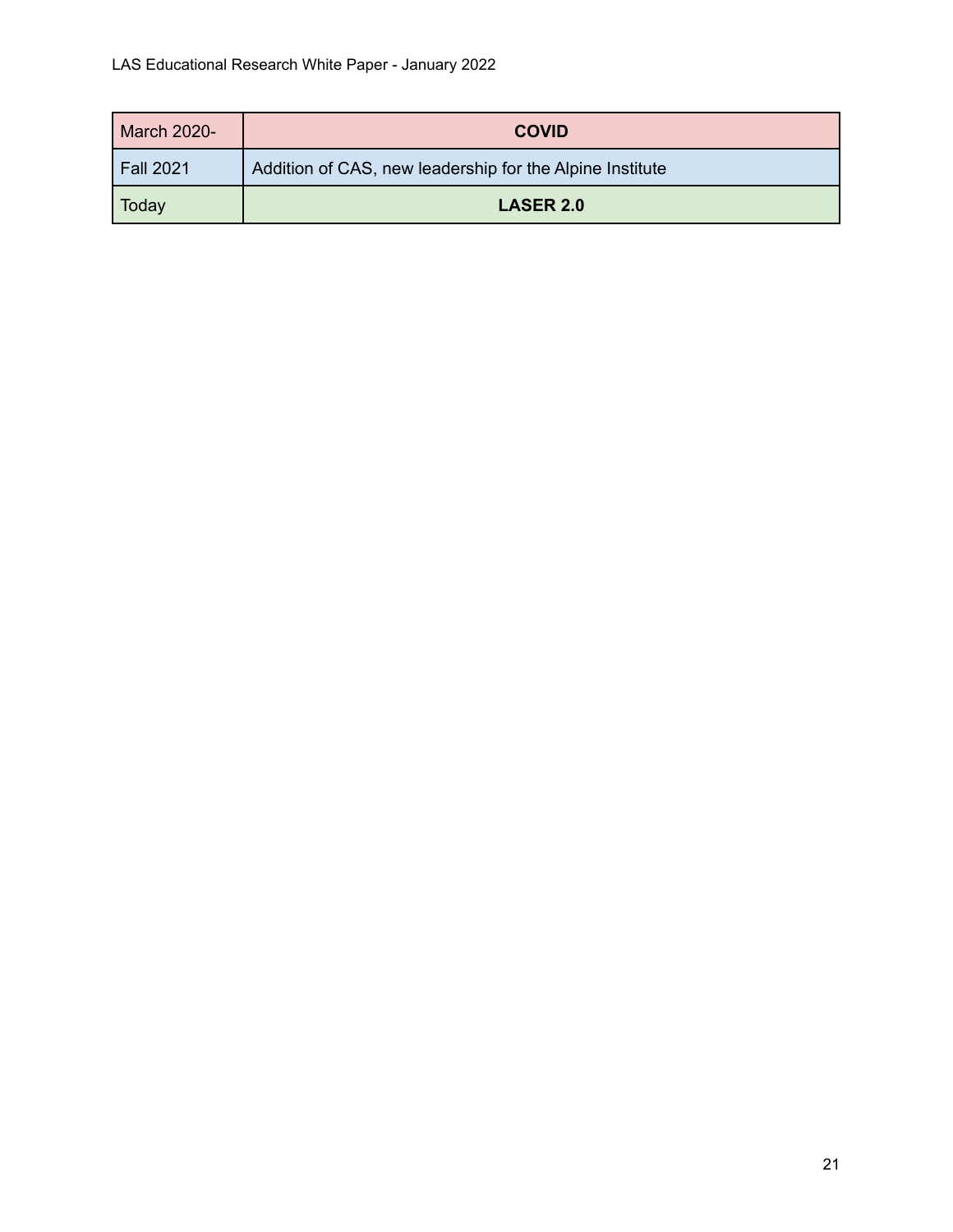### <span id="page-21-0"></span>Appendix 3 - Full survey results

#### Open-ended responses are not included.



Mark all items associated with a research center that you believe are very likely to bring value TO LAS IN PARTICULAR.



22

ıО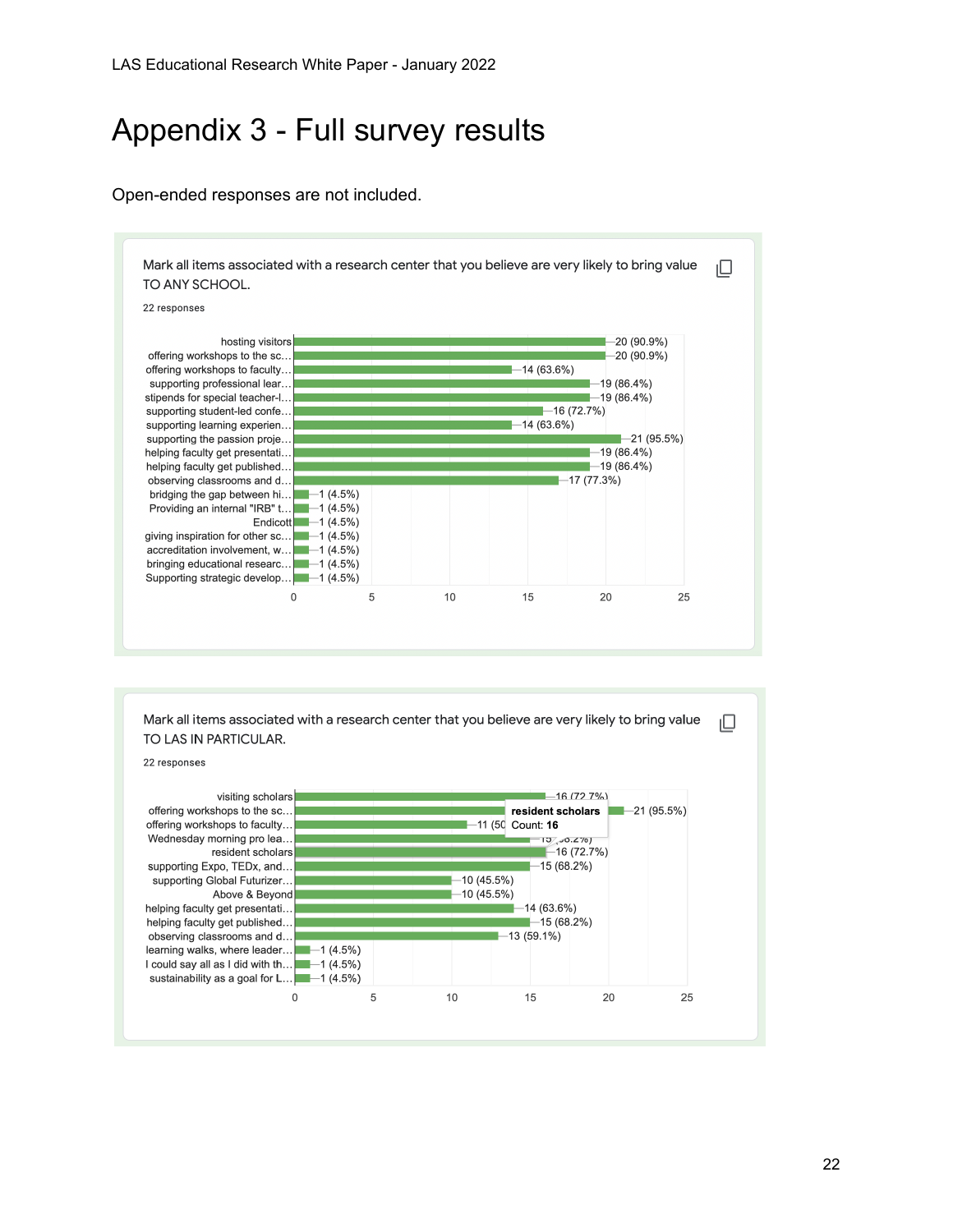### <span id="page-22-0"></span>Appendix 4 - Success Stories

During the Blue Sky sessions, it was mentioned how difficult it is to show progress in areas of culture shift and professional development, and that one reasonable way to present evidence is through success stories.

I have included success stories for different aspects of LASER here. I hope that they serve to motivate - and to remind others who have been involved with LASER of their own success stories with students, colleagues, visitors, organizations, and themselves.

#### **Besart C.: Introducing Coding to LAS**

Besart, as a 10th grader, lobbied LASER to start a coding club. Paul sponsored the club, After School Program (ASP). The following year LASER sponsored Hack School in the Beau Réveil as afternoon activities. The following year coding was taught as middle school class. Eventually coding became a course on the Savoy campus. In 2022-2023 coding will be introduced at the Belle Époque campus as well.

#### **Dea L.: Computer programming**

Dea is interested in computer programming. She led an afternoon activity in coding on the Savoy campus, working with another student to develop a business-to-business platform to enable Edge-inspired student businesses to collaborate with the LAS accounting office. That project was put on hold. Dea then offered Hour of Code (which Besart inaugurated at LAS) to LAS students, faculty members, and children of faculty members. We are now planning a field trip to the CHILI lab at EPFL. She was recruited to LAS by Besart.

#### **Fangmming Z.: Artist**

Fangming excelled in art in middle school. Paul recruited her to illustrate a children's book, The Industrious Sloth, when she was in ninth grade. The book was published in Summer 2021, a few years after she had moved back to China to finish high school.

#### **Se Won K.: Pastry Chef in the Making**

In the first year of Edge, Se Won, as a 10th grader, created a business catering dinners, baking, and selling food. She continued as an 11th grader, receiving support in the +1 program supported by LASER and University Admissions, which when she was a 12th grader became Above & Beyond. As a 12th grader she continued to explore baking and cooking, meeting with retired Endicott Professor and Master Chef Brendan Cronin and shadowing a local patissiére in Leysin. She discontinued the IB in pursuit of her passion, is planning on a summer program in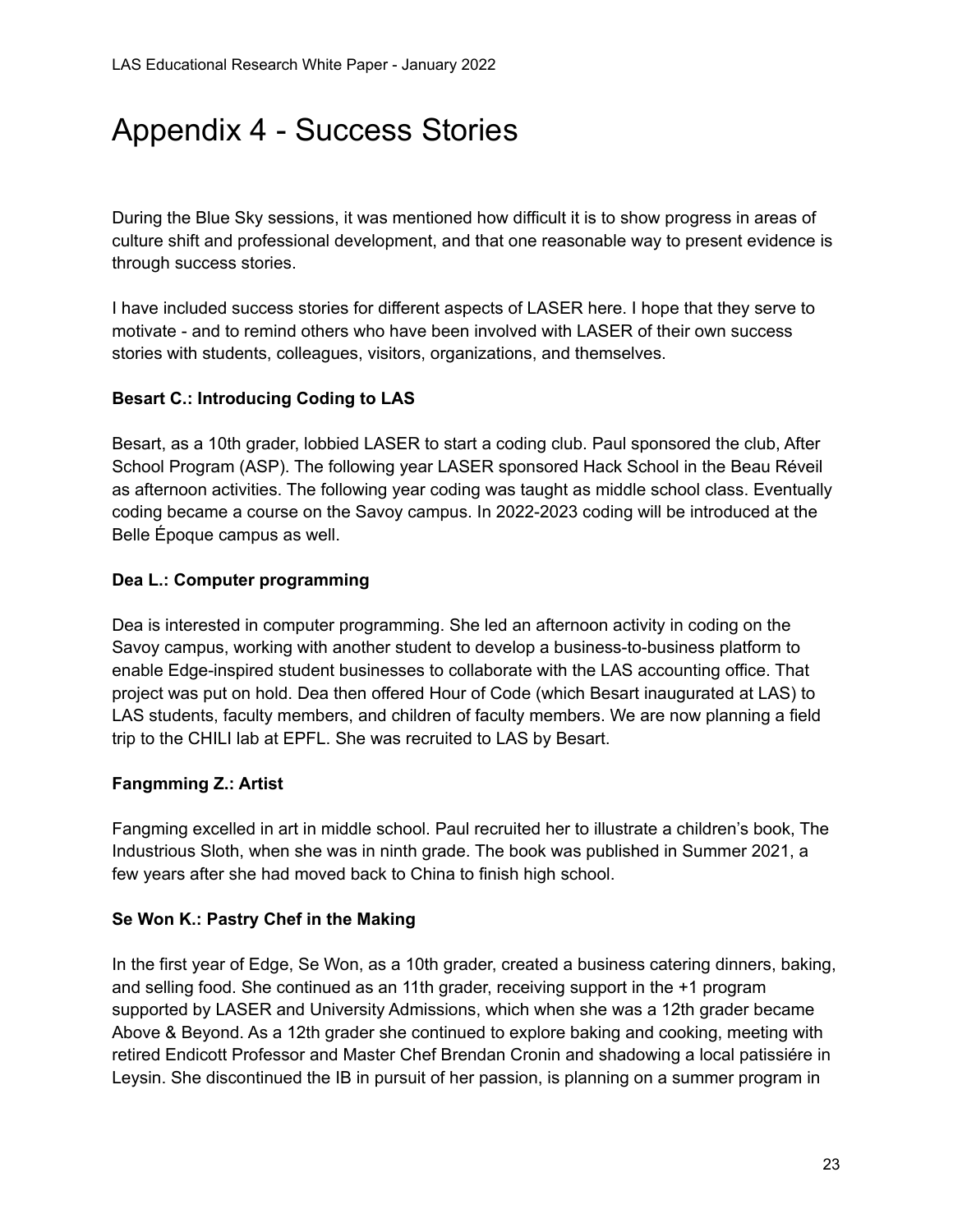Las Vegas at one of the top three culinary schools in the world, and has applied to La Roche, also a top-three culinary school, for her university degree.

#### **Oliver H.: Small business startups**

Oliver began a business in middle school as part of the Project Innovate class. He bought American snacks and resold them in individual packages. In grade 10, in the first year of Edge, he restarted his business with some friends. Now in grade 12, he switched his business focus to developing a new ski jacket with the company Dope. Eventually he had to switch to creating a self-designed hoodie with the local sports store Hefti. Collaborating with two friends and receiving support from Above & Beyond, Homer has successfully spearheaded the creation of 400 versions of the sweatshirt.

#### **Ria S.: Exploring the future**

Ria is interested in many things. One of them is medicine. As a tenth grader she wanted to learn more about medicine. LASER paid for an online course for her. Later she shadowed employees at the local clinic. She is also learning Spanish. LASER made an arrangement with St. Olaf College to have university students tutor world languages. Ria signed up during the spring semester … and continued through the summer. As a junior, Ria needed assistance to be involved with a math competition. Through Above & Beyond she was granted permission to stay on campus after finals long enough to enable participation. She is now searching for a summer internship in a medical lab. LASER has contacted local organizations to assist her.

#### **Vanisha Gorasia: Reform of the LAS assessment system**

Vanisha, as a resident scholar and MA student, piloted standard based grading in a grade 10 math class. Parallel work in the middle school and a text informing her work, coupled with a recommendation from Beth Skelton, visiting scholar, led to LAS inviting Ken O'Connor to work with LAS teachers on school reform. The final push of an outside expert on campus led LAS to introduce standards based grading across the entire school.

#### **Özge Hacifazlioglu: Co-author, co-presenter, and colleague of many**

Ken O'Connor not only spoke to faculty, but also to a group of educators from Kazan, Russia. Following the presentation the leader of the Russian group invited Ken and Paul Magnuson to a conference at the University of Kazan. Paul attended, presenting LASER, and met Özge at two conference events. Paul arranged for Özge to come to LAS as a visiting scholar. Subsequently Özge visited LAS twice and Paul visited Özge three times, presenting twice in Antalya, and once in Gaziantep. Özge's connection with ISATT led to additional visiting scholars from Turkish universities and ENKA school of Istanbul. Özge and Paul presented at conferences together in Turkey and Switzerland and co-authored two papers about LASER activities.

#### **Nicola and Tom Cosgrove: Developing professional academic curricula vitae**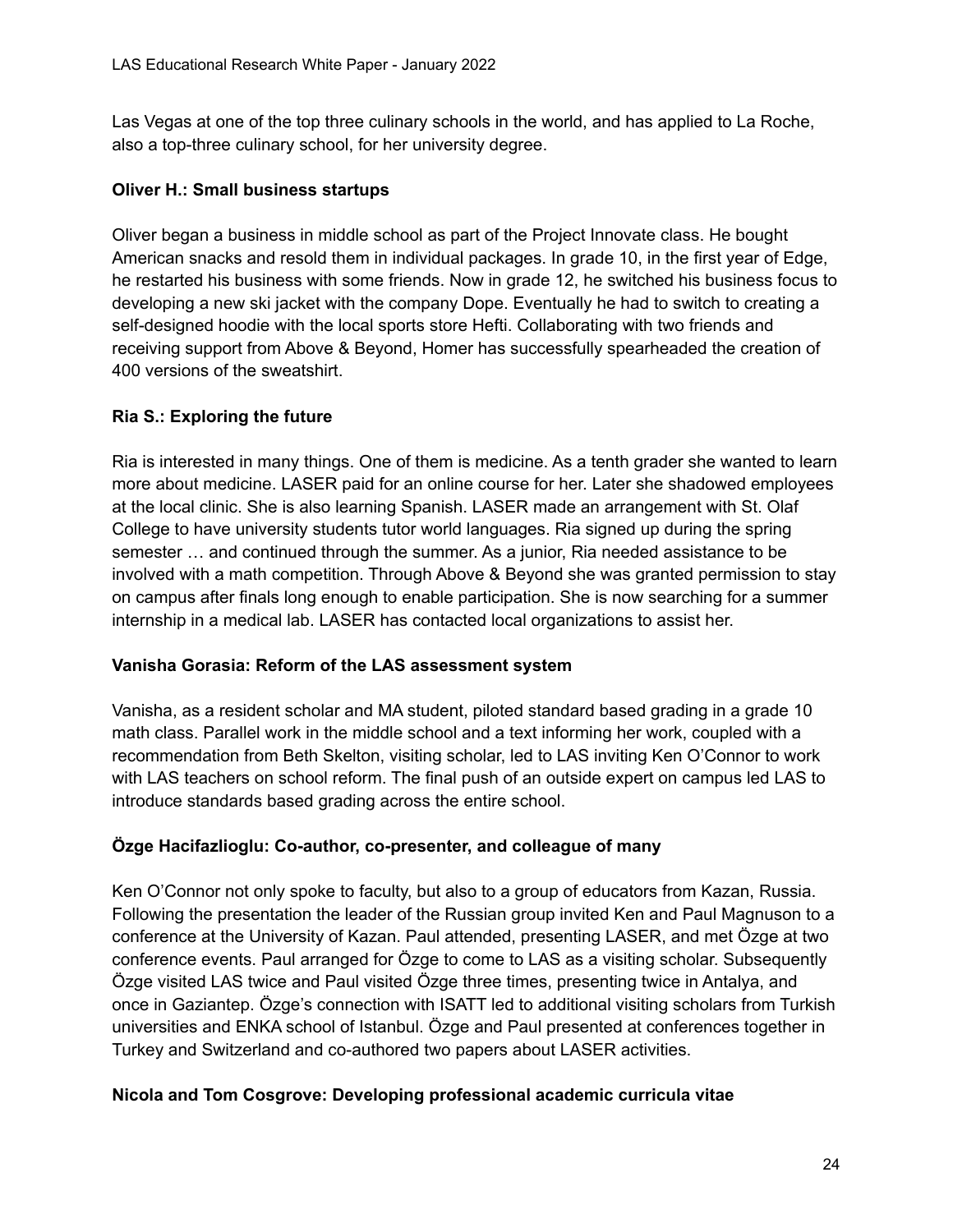Nic and Tom were hired for the first year of the middle school. They experimented with agile in education, leading eventually to presentations, blogs, articles, and book chapters about kanban, agile, and other topics. Both Nic and Tom became members of the LASER steering group and key players in Edge, professional development, and accreditation, so much so that they are both sought after veterans for NEASC visiting teams. Both have networked extensively with educators around the world.

#### **Ben Jackson: Teacher licensure and MEd**

Ben started at LAS in the activity office, but wanted to teach science. He did his student teaching in middle school, while enrolled in an online program. LASER paid for his cooperating teacher to do the required training at Ben's university in order to mentor him. The second year he had a few classes of his own and the third year he was hired full time in the science department. He also completed his MA, free of charge, through the LAS arrangement with Endicott.

#### **Taipei city government: Student recruitment**

Steve Ott proposed programming with Taipei and Taichung city governments which led to two LASER trips to Taiwan with presentations on innovative teaching and learning at the university and at high schools for high school teachers. Before COVID struck in March 2020, forty students from Taipei were registered for LAS Summer. While the students never did attend, because of COVID, the ability to export professional development as part of the LAS brand was clear.

#### **Innovative teaching and learning: Agile in education**

Starting with the experimental DIY Language course, Paul and colleagues began considering agile as a useful metaphor and framework for education. Eventually a number of faculty trained in scrum and agile, receiving certification, visiting eduScrum founder Willy Wijnands, hosting visiting scholars working with agility, publishing a Spotlight magazine on agility, and working with Scrum Alliance of Colorado for a week to create the first scrum master training for education. LASER faculty are recognized as leaders in this new field. Paul with former colleague Bill Tihen host and other colleagues manage the Agile Research Consortium for Schools, Nic and Paul have websites for their particular take on agile in education, and LASER members Nic, Paul, Tom, and Andie Flett have all written and presented on the agile mindset in education.

#### **Spaces and programming: The Beau Site Community Garden**

Economics teacher Hugh Kelly began creating a garden on the Beau Site hill several seven or eight years ago. He trained himself, exploring for example *Hügelkultur*. He began offering "makeup gardening" for students who had missed activities. Gardening became an activity in its own right. The middle school offered garden class as an elective. Hugh was joined by other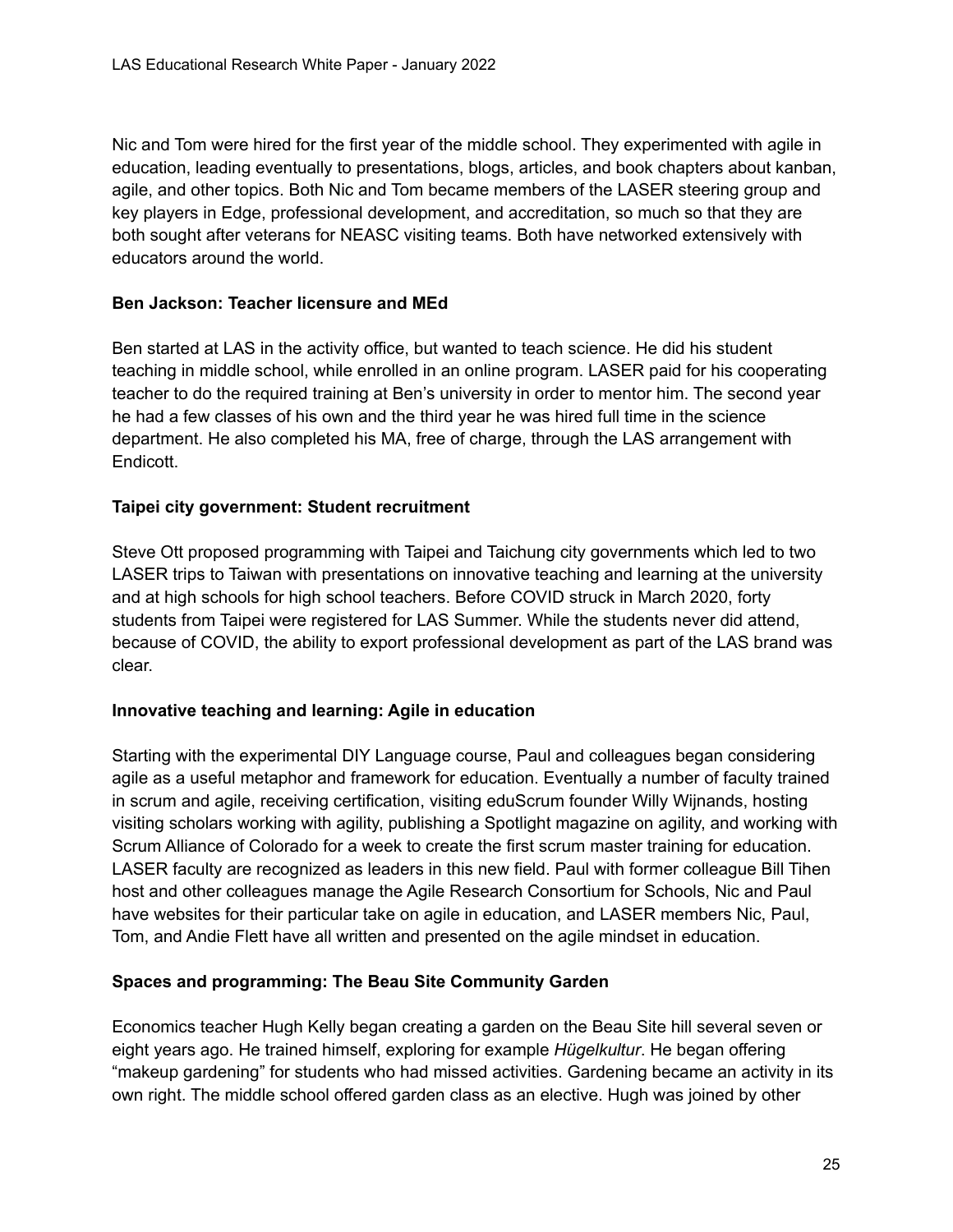members of LASER and the science department, and then teachers Stephanie Ameri, Rachael Passant-Coy, and Ben Jackson. After Hugh's departure, Dan Patton led the efforts during academic years and summners, teaming with additional faculty. Clifford Weldon and Chris Leonard built a chicken coop. Rachael organized students to feed them and collect eggs. Programming, e.g. the hedgehog project, grew. And a beautiful space was made for faculty, staff, and students to enjoy with pizza ovens, picnic tables, and a park for children.

#### **Space and Programming: Reimagined classrooms and workrooms**

LASER created hack school in the Beau Réveil, followed by the middle school space. When the counseling room became free in the Savoy Building, LASER created the Kaizen Research Lounge as a space for teachers, students, families, and visiting scholars. When the Vermont Math Chalet became free LASER create multipurpose workspaces, classrooms, music rooms, and offices for visiting scholars. When two faculty members worked did Program A on the physical space of learning (a suggested focus topic since 2011), LASER proposed remodeling a BEC classroom together with one of the faculty members. The space around us matters.